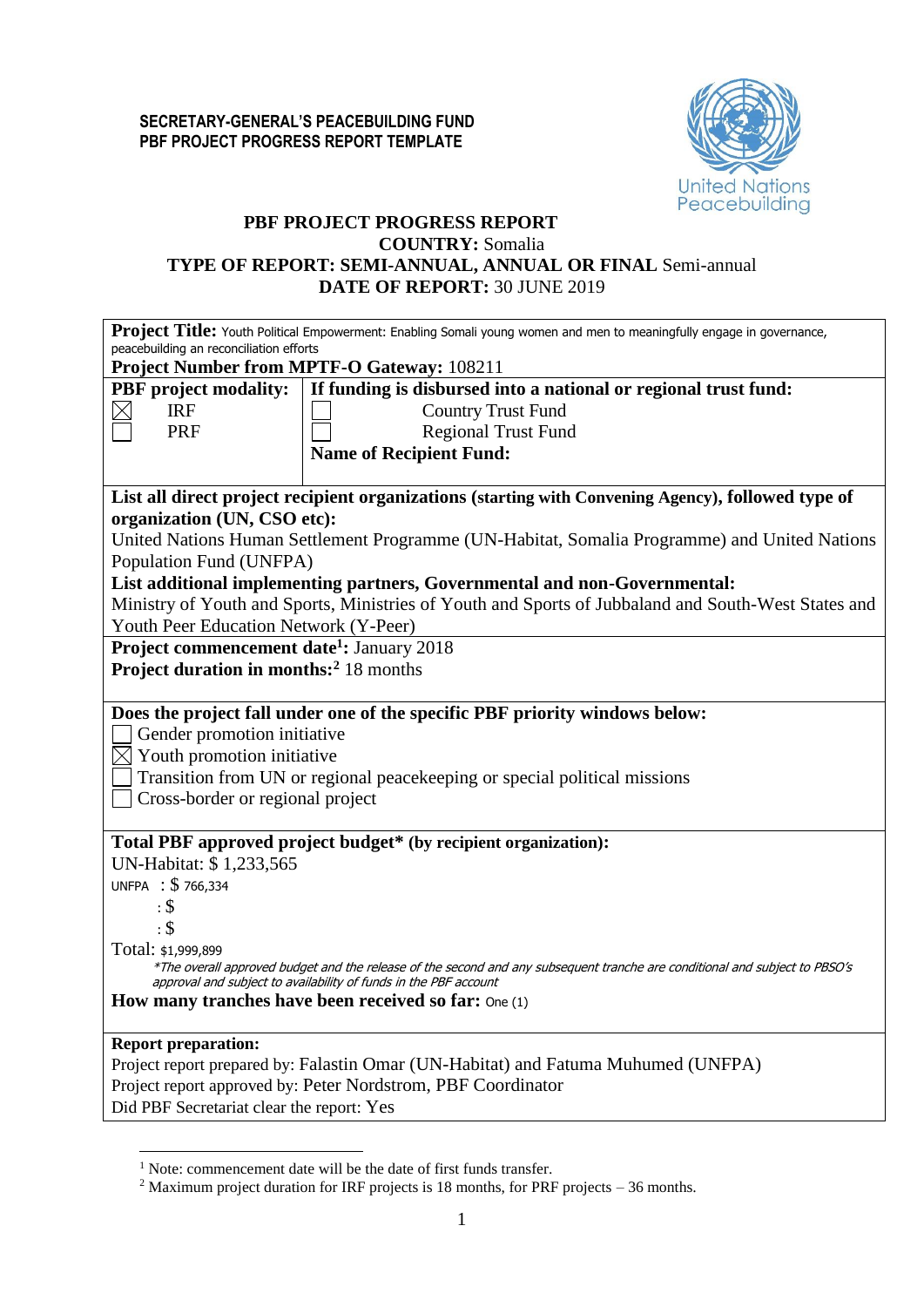Any comments from PBF Secretariat on the report: No Has the project undertaken any evaluation exercises? Please specify and attach: Yes,baseline evaluation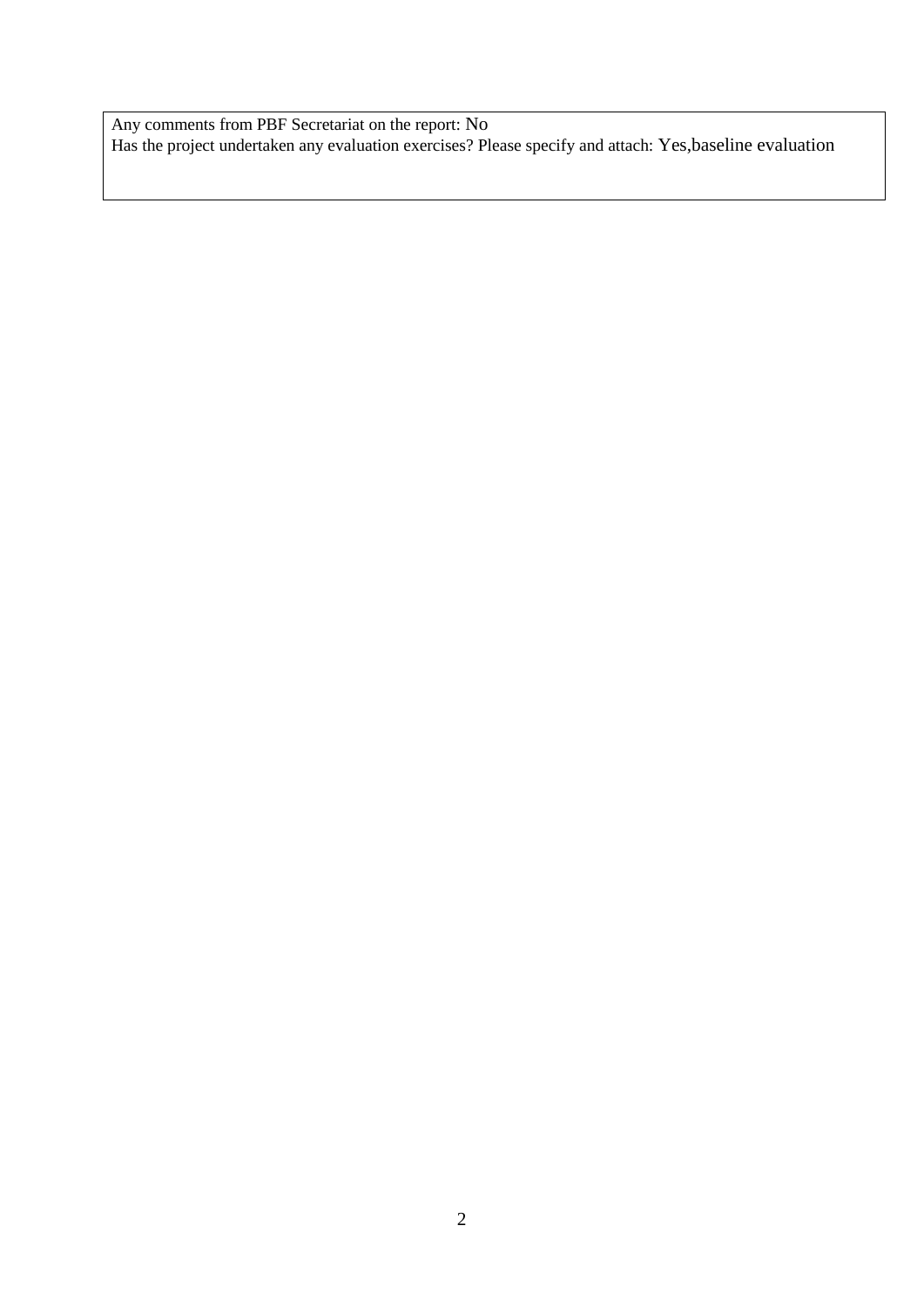### *NOTES FOR COMPLETING THE REPORT:*

- *Avoid acronyms and UN jargon, use general / common language.*
- *Be as concrete as possible. Avoid theoretical, vague or conceptual discourse.*
- *Ensure the analysis and project progress assessment is gender and age sensitive.*

### **PART 1: RESULTS PROGRESS**

## **1.1 Overall project progress to date**

Briefly explain the **status of the project** in terms of its implementation cycle, including whether all preliminary/preparatory activities have been completed (1500 character limit):

The status of the project is on track. We recently received a no-cost extension to finalize on some acitivities. The preliminary preparatory activities have been completed including passing internal agency approval mechanisms for projects, doing due diligence by conducting micro-assessments establishing the operational budget programming and signing agreements of cooperation with implementing partners. Technical working groups and project steering committee have been established and holding meetings to oversee the project implementation and closely work with the implementing partner. Meeting with implementing partner has been on monthly basis and now revised to a biweekly basis to deliberate on the project successes and identify challenges that may affect the smooth implementation of the project. Implementation of the project activities ongoing on the ground with all components being rolled out and series of activities to increase youth political participation being held as per the project document. With six months remaining, the project will have an intensive delivery over the next period to finalize the remaining activities in the project workplan.

Given the recent/current political/peacebuilding/ transition situation/ needs in the country, has the project been/ does it continue to be **relevant** and well placed to address potential conflict factors/ sources of tensions/ risks to country's sustaining peace progress? Please illustrate. If project is still ongoing, are any adjustments required? (1500 character limit) Youth inclusion in political decision making remains critical as over two-thirds of Somalis are under the age of 35 and are currently underrepresented in Somalia's political processes. In light of this, the project continues to mobilize and capacitate youth networks and associations and advocate for their inclusion in the ongoing state and peacebuilding process. In the context of South West State and Jubbaland, the project has either established or strengthened existing Youth Councils within the local administration to act as youth body that can advise the Mayor of Kismayo and Baidoa on governnace issues in their city. In conjunction with the Mayor the Youth Councils have developed workplans on their roles and where they can contribute to governance mechanisms within their city. The project will continue with the local administrations to expand the scope of work that youth can contribute as it relates to governance. The initiatives of the project are timely in creating the right atmosphere for maximum youth inclusion in the political process and for seeking to change the attitudes of decision makers and their constituences in the locations. Most notably, there has been a direct correlation between youth beneficiaries and the activities to amplify the voices and role of youth. Jubbaland State is due to hold Presidential elections in August 2019 and in Kismayo 17 youth are running for parliamentary seats while in Southwest State, 11 youth are running for political office.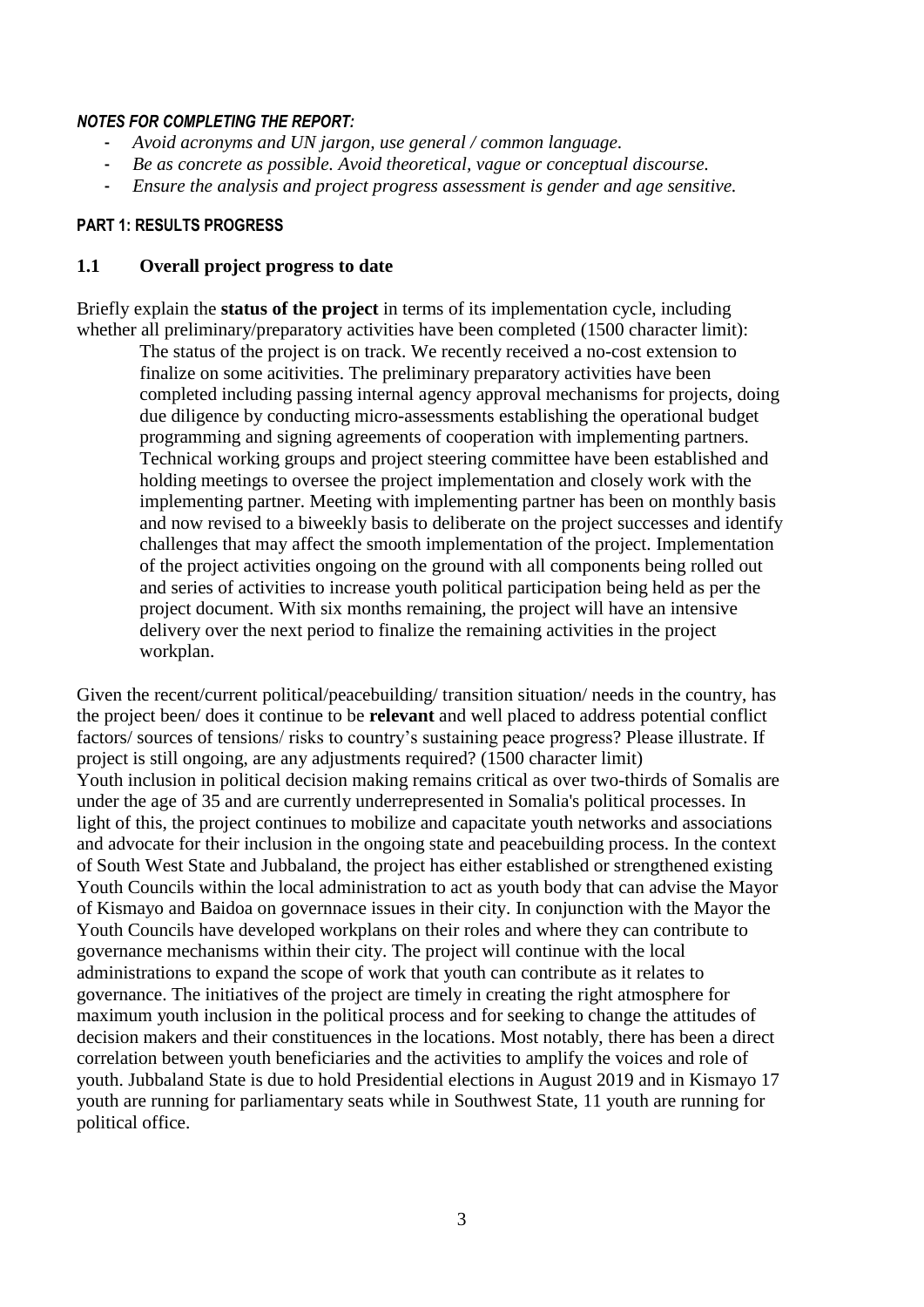In a few sentences, summarize **what is unique/ innovative/ interesting** about what this project is trying/ has tried to achieve or its approach (rather than listing activity progress) (1500 character limit).

The project facilitates the use of innovative communication platforms including social media (Facebook, Twitter, etc), radio podcasts, and web TV, to reach out to youth creating a channel for young women and men to express their visions for the future of Somalia. By amplifying young people's voices, the project promotes the exchange of ideas among peers and communities at large, challenging negative perceptions and fostering an intergenerational dialogue and trust. Equipping young women and men with the skills to express themselves through innovative communication tools, the project empowers them to actively engage in the debate and to voice their ideas, concerns and needs to society at large enabling the use of communication as a means to achieving the robust participation of young women and men in peacebuilding. These innovative platforms are tools that are already popular among the Somali youth allowing for a wider platform to be reached both regionally and nationally. Additionally, while recognizing the power of older men in the political set-up in Somalia generally, the project employed a dialogue approach between the youth and the older generation in power. This helps to narrow down the barrier between the two groups and ease youth entry into meaningful political participation.

Considering the project's implementation cycle, please **rate this project's overall progress towards results to date**: on track

In a few sentences summarize **major project peacebuilding progress/results** (with evidence), which PBSO can use in public communications to highlight the project (1500 character limit):

To support the voice of youth in the political debate on the key issues of the day, the project has facilitated seven youth-led campaings across the three districts reaching over 2,375 young people during the project perid. Through the use of innovative social media platforms, over 140,000 audiences reached on Facebook, Twitter and on Youtube amplifying voices of youth on political participation. A project website has also been set-up. Likewise, 130 weekly radio programmes on Youth4Peace were produced and aired in the three regions where relevant topics have been debated by prominent youth figures. Two youth consultations have been held in Kismayo and Baidoa bringing together youth leaders and elders and detailed discussions made on youth participation . These consultations led the development of road map on youth engagement to generate youth voices. 24 blogs have been produced by youth in the three regions and 16 short videos developed carrying youth voices on key political topics. District Youth Councils have been formed in the three regions to create a permanent mechanism for youth participation in local governments and a training on communication for impact held for youth networks in the three districts. Regional youth networks in Jubaland and South West have benefited from office equipments and trainings on basic management and leadership as well as communication skills. A total of 118 young people have participated in these trainings in the three project target areas.

In a few sentences, explain how the project has made **real human impact**, that is, how did it affect the lives of any people in the country – where possible, use direct quotes that PBSO can use in public communications to highlight the project (1500 character limit):

Through a series of project interventions, youth in the three districts feel energised and empowered to speak on peace and state-building and advocate for youth inclusion. Through youth-led campaigns held in the three districts, young men and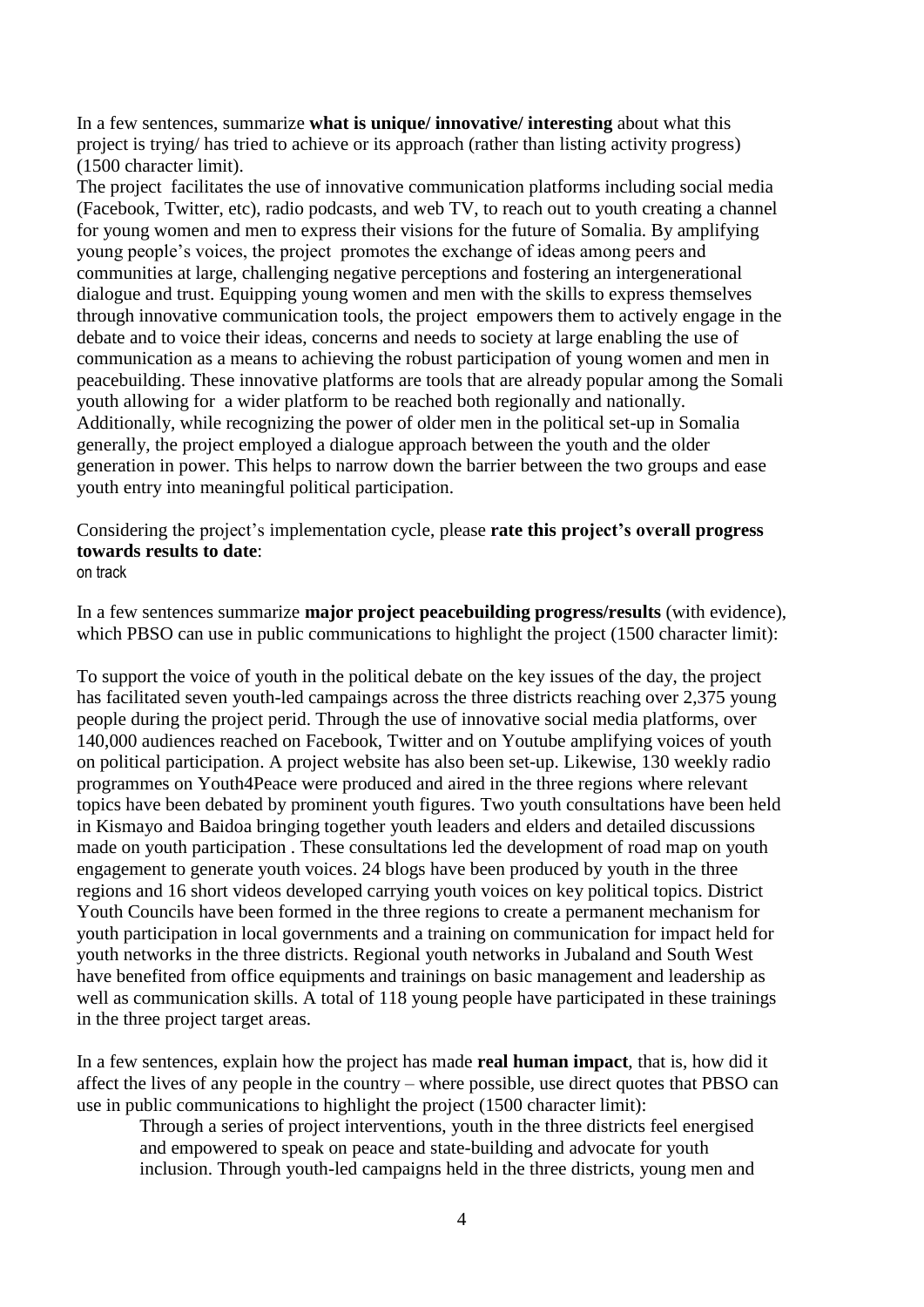women had the rare opportunity to talk to and hear from senior government officials. For example, in Kismayo, the Vice President heard from youth leaders on how to facilitate youth participation in government decision making. In this event, the VP has declared inclusion of young people in all sectors of the government a priority. The project advocates for young people be given a space in state building processes, it now happens that youth are themselves demanding this as their right. The project has documented that 17 young men and women in Jubaland who are beneficaries of the program have shown interest in regional assembly of Jubaland in the upcoming elections. Similarly, the radio programmes sponsored by the project is impacting the discourse on the ground with the elderly attitude to youth inclusion changing. In the blogs written by youth and videos developed, the youth are delving deep into issues they deem important for their future and are learning to put it across. ''Amplifying Youth voices are avenues to communicate with decision makers to give young people a space in state and peace building processes'' This project helped us unify our voices for political inclusion''. Abdiwahab Bilal-Chair, Jubaland Youth,

If the project progress assessment is **on-track**, please explain what the key **challenges** (if any) have been and which measures were taken to address them (1500 character limit). The project experienced a delay due to the breakdown in relation between the Federal Government and Federal Members State. The suspension of this relationship has led to a request for a no-cost extension. The changes in the political dynamics and the appointment of new Ministers also contributed to project delays as the project team will need to stop implementation as the new Minister's are onboarded and go through the process of updating and obtaining approval from the Minister to continue project implementation. In some cases, the changes in Minister's had an adverse impact on the project implementation as they wanted to create substantive changes to the project document. The project team has worked through these challenges and as of now the project is going on well.

If the assessment is **off-track**, please list main reasons/ **challenges** and explain what impact this has had/will have on project duration or strategy and what **measures** have been taken/ will be taken to address the challenges/ rectify project progress (1500 character limit):

Please attach as a separate document(s) any materials highlighting or providing more evidence for project progress (for example: publications, photos, videos, monitoring reports, evaluation reports etc.). List below what has been attached to the report, including purpose and audience.

- Kismayo and Baidoa Youth Council 6 month workplans
- Youth Council ToRs
- Youth Council Formation Reports
- Youth Network Association Capacity Assessment
- -- Intergenerational dailogue report
- Blog Entries
- Communicaiton Training Report
- Videos Report
- Youth Campaign Report
- Basic Office management and leadership training report
- Communication for impact training
- Project website. www.youthvoices4peace.org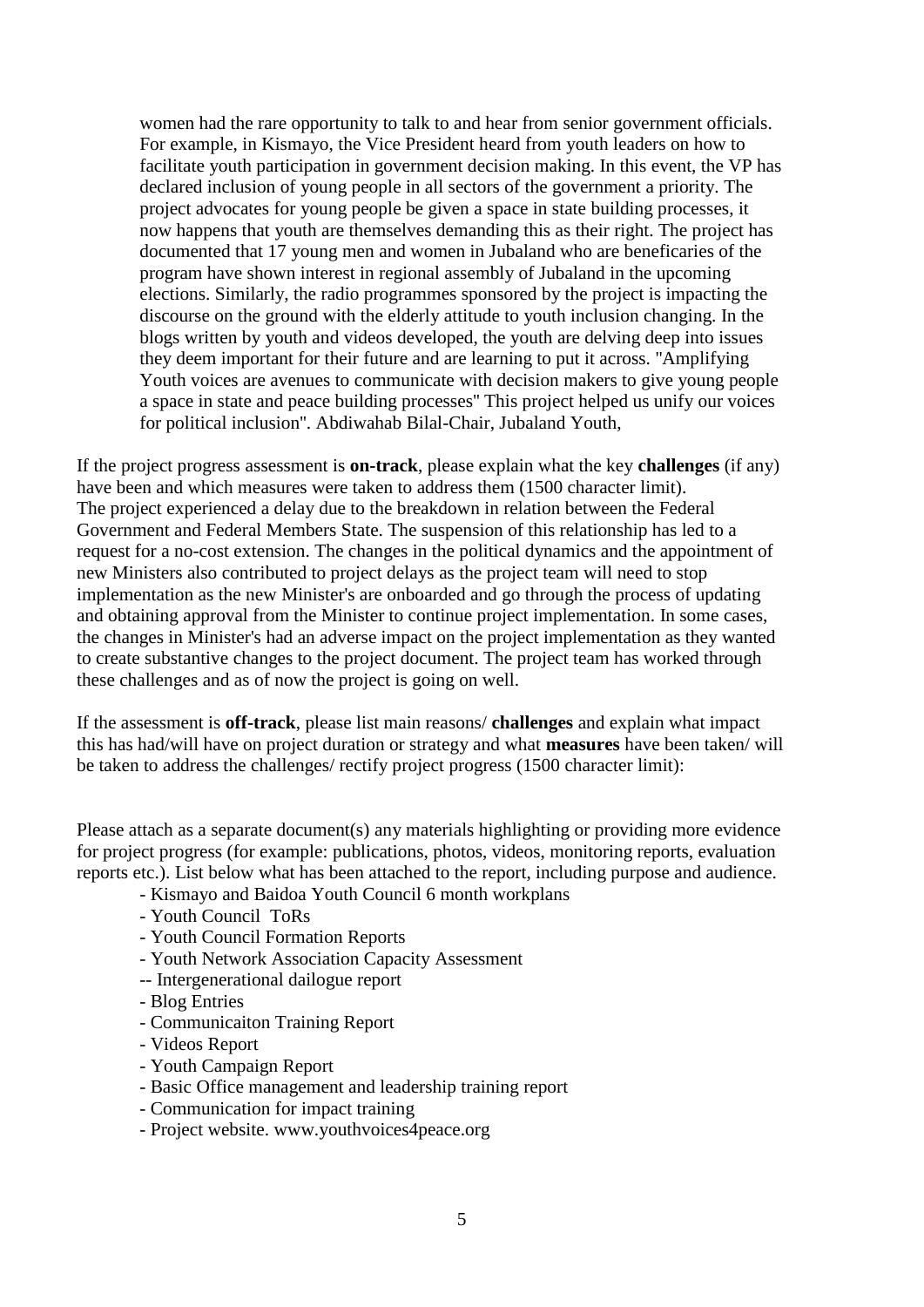## **1.2 Result progress by project outcome**

*The space in the template allows for up to four project outcomes. If your project has more approved outcomes, contact PBSO for template modification.*

# **Outcome 1: Young men and women can effectively participate in decision-making processes in Baidoa, Dollow and Kismayo district and South West and Jubbaland State levels by the end of the project.**

#### **Rate the current status of the outcome progress: on track**

**Progress summary:** *Describe main progress under this Outcome made during the reporting period (for June reports: January-June; for November reports: January-November; for final reports: full project duration), including major output progress (not all individual activities). If the project is starting to make/ has made a difference at the outcome level, provide specific evidence for the progress (quantitative and qualitative) and explain how it impacts the broader political and peacebuilding context. Where possible, provide specific examples of change the project has supported/ contributed to as well as, where available and relevant, quotes from partners or beneficiaries about the project and their experience. (3000 character limit)?* 

Capacity assessments have been conducted on Youth-led organizations in Kismayo, Dollow and Baidoa for capacity building. Training manuals on youth leadership and organizational management have also been developed in consultation with youth leaders and the local administration. Regional youth networks were supported with complete office furtinture and trained on basic office management and leadership skills. The trainings covered mediation, networking, leadership, financial management as well as developing project proposals and business letters. Youth forums were held with the focus on direct youth participation in governance, reconciliation, universal suffrage, youth participation in peacebuilding. In the first forum, youth presented arguments and highlighted specific examples of why their direct participation in governance mechanisms meaningfully contributes to peacebuidling efforts.

## **Outcome 2:** D**ecisions taken by District authorities in Baidoa, Dollow and Kismayo district and South West and Jubbaland State are reflecting young men and women's priorities by the end of the project.**

#### **Rate the current status of the outcome progress: on track**

#### **Progress summary:** *(see guiding questions under Outcome 1)*

District Youth Councils have been established in the three Districts and are now part of the local governance mechanism. Members of the youth council are competitively elected by the youth in the different wards that make up the Districts. The youth councils have workplans and terms of references created jointly by them, the Mayor and UN-Habitat. 8 Governance experts are on board as part of the project; at the federal level there are 2, and in Baidoa, Dollow and Kismayo there are 2 respectively. A governance expert training will take place on the  $26<sup>th</sup>$  of June on leadership, peacebuilding and governance for the 8 experts.12 Youth fellows (40% women) have also been appointed (4 in each district) they will work together with the youth councils. Youth forums have been organized and will start at the end of June. The first 4 forums in Baidoa will have 100 youth from youth associations to discuss: the effectiveness of youth associations, women's participation, the role of youth in constitutional review and the last forum will focus on best practices amongst the different youth associations. The same topics will be discussed in Jubbaland state in Dollow, where 50 youth from youth associations have been invited from Kismayo and Dollow. The two were merged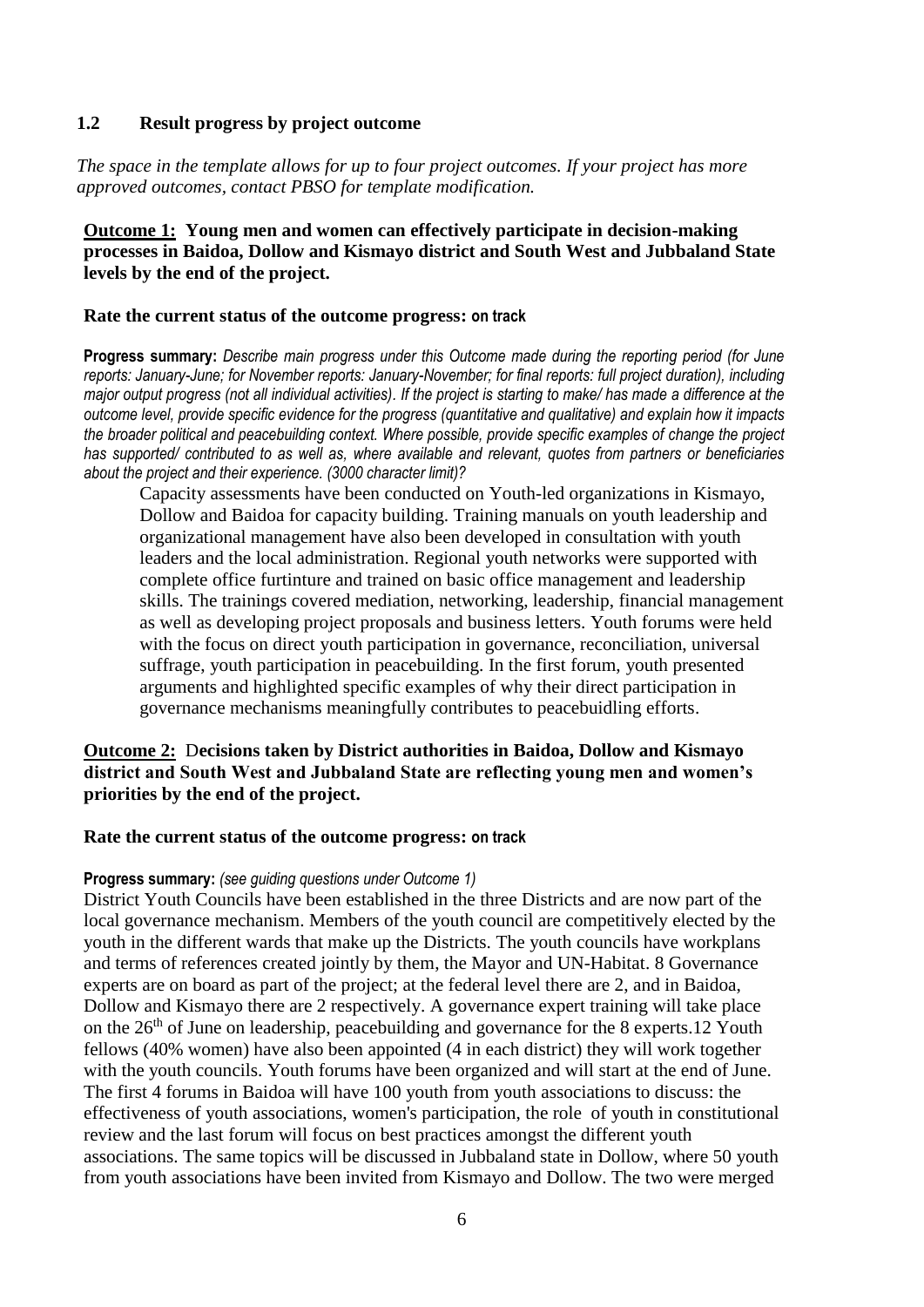as per the Jubbaland Ministry of Youth and Sports suggestion to invite Kismayo youth to Dollow, in order to draw attention to Dollow given that it is a bit smaller and less developed than Kismayo. It is envisioned that a second round of forums will take place given the discussions and priorities suggested at the first round of forums. From these forums 3 position papers will be developed and 3 more during the next reporting period. 140,000 youth have participapted with special focus on information sharing on youth political empowerment through the various social media channels, 108 radio programmes have been aired across the three districts with youth activists and important panel of individuals discussing tailored topics to spark youth political empowerement discourse among the population. 16 short videos have so far been developed in which young people are sharing their views on the ongoing peace and statebuilding process. Additionally, through seven youth-led campaigns, a over 2000 youth have campaigned across the three districts on topics including peace, youth participation in ongoing political processes, calling on the federal government and state governments to find away to work together to preserve the gains made in peace and state building. Intergenerational dialogue between youth and community elders have been organized in project target areas. The aim of the dialogue was to understand how the democratic life and participation of young people can be enhanced through more robust mechanisms at the community level..

# **Outcome 3:**

## **Rate the current status of the outcome progress: Please select one**

**Progress summary:** *(see guiding questions under Outcome 1)* 

## **Outcome 4:**

### **Rate the current status of the outcome progress: Please select one**

**Progress summary:** *(see guiding questions under Outcome 1)* 

## **1.3 Cross-cutting issues**

| <b>National ownership:</b> How has the        | Following a few setbacks, the Federal Ministry of Youth     |
|-----------------------------------------------|-------------------------------------------------------------|
| national government demonstrated              | and Sports is fully supporting the project. Through the     |
| ownership/commitment to the project           | steering committee, the government, has also been closely   |
| results and activities? Give specific         | following the implementation of the project. In the         |
| examples. (1500 character limit)              | Districts, project interventions are carried out with close |
|                                               | consultation with the state governments. The FMS            |
|                                               | Ministers of Youth & Sports have provided oversight to      |
|                                               | ensure the project implementation is on track and address   |
|                                               | corrective measures whenever needed.                        |
| <b>Monitoring:</b> Is the project M&E plan on | Supportive supervision is being undertaken by the project   |
| track? What monitoring methods and            | team and arrangement is being made to ensure Jubaland       |
| sources of evidence are being/have been       | and Southwest ministry of youth provide day to day          |
| used? Please attach any monitoring-           | supportive supervision.                                     |
| related reports for the reporting period.     | The project has also put in place monthly coordination      |
| (1500 character limit)?                       | mechanism to ensure project progress is tracked, a senior   |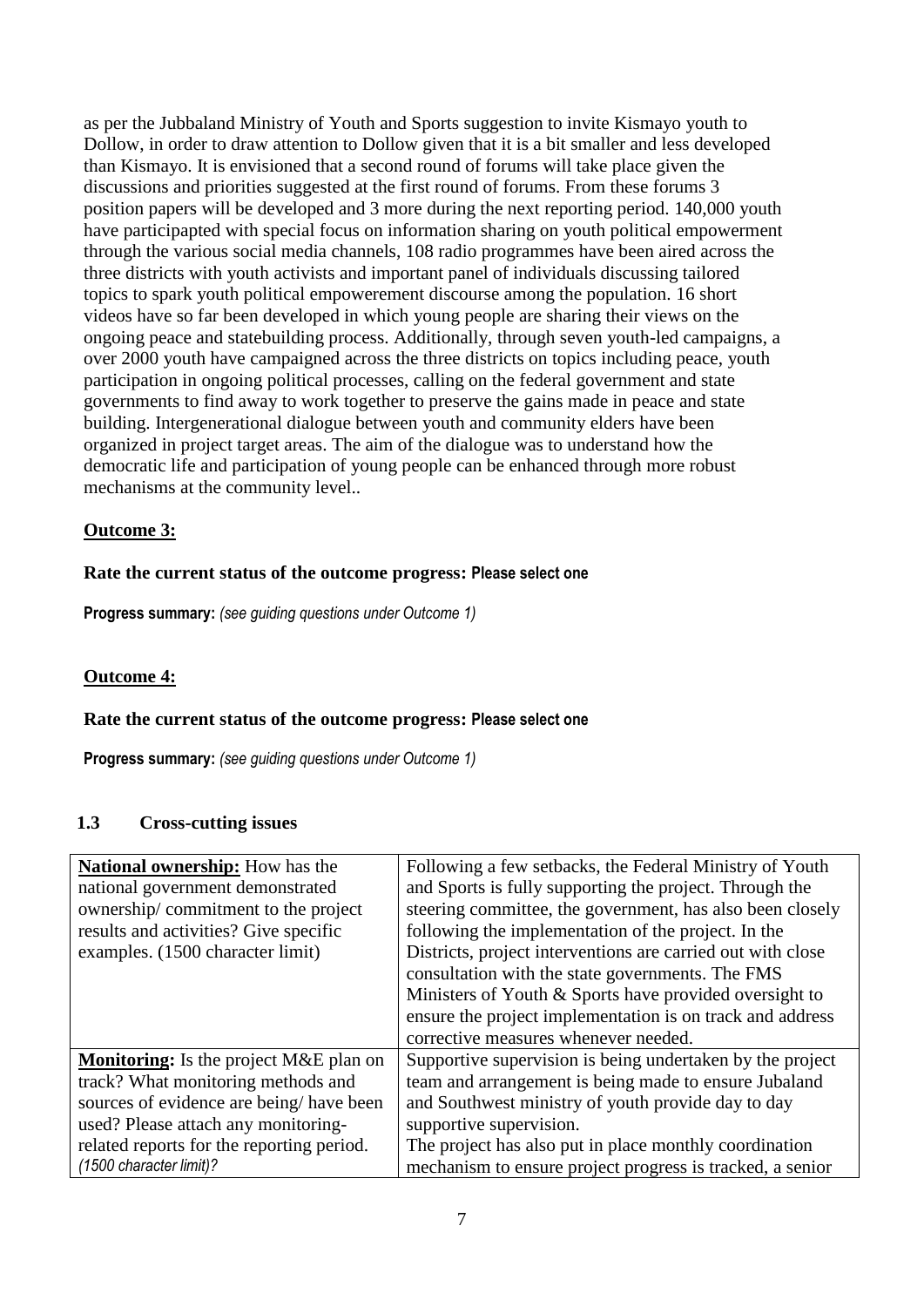|                                                                                        | level steering committee meeting meets on ad-hoc basis                                                             |
|----------------------------------------------------------------------------------------|--------------------------------------------------------------------------------------------------------------------|
|                                                                                        | and provides high level decision and oversight                                                                     |
| <b>Evaluation:</b> Provide an update on the                                            | Baseline Survey has been conducted by a consulting firm                                                            |
| preparations for the external evaluation                                               | Axiom and the result had shown relevance of the project                                                            |
| for the project, especially if within last 6                                           | and the key outcomes indicated. The endline will be                                                                |
| months of implementation or final report.                                              | conducted in the next 6 months by the end of the project in                                                        |
| Confirm available budget for evaluation.                                               | December 2019. The assessment looked at evidence-based                                                             |
| (1500 character limit)                                                                 | methodology which had a strong beneficiary component                                                               |
|                                                                                        | that included direct and indirect view with the aim to                                                             |
|                                                                                        | understand the perceptions surrounding youth political                                                             |
|                                                                                        | engagment and capacity of youth led CSOs. The external                                                             |
|                                                                                        | evaluaton assessment employed key informant interviews,                                                            |
|                                                                                        | focus group discussions as well as presented a context                                                             |
|                                                                                        | analysis in light of the project logical framework. The                                                            |
|                                                                                        | available budget for evaluations is close to 10% of the                                                            |
|                                                                                        | budget at 70,000USD.                                                                                               |
| <b>Catalytic effects (financial):</b> Did the                                          | The Embassy of Sweden has presented interest in                                                                    |
| project lead to any specific non-PBF                                                   | providing additional funding for scaling up project                                                                |
| funding commitments? If yes, from                                                      | activities in two additional cities in Somalia. While there is                                                     |
| whom and how much? If not, have any                                                    | still ongoing discussions, the focus will be on youth                                                              |
| specific attempts been made to attract                                                 | empowerment focusing on youth inclusion in governance                                                              |
| additional financial contributions to the                                              | but with a broader focus incorporating issues of SRHR,                                                             |
| project and beyond? (1500 character limit)                                             | incorporating avenues for artistic and cultural expression                                                         |
|                                                                                        | as well as other key youth empowerment mechanisms                                                                  |
|                                                                                        | through a holistic youth development lens. The need for                                                            |
|                                                                                        | youth inclusion in governance has also expanded in other                                                           |
|                                                                                        | projects developed. Youth programming within                                                                       |
|                                                                                        | UNHABITAT now has a strong component on                                                                            |
|                                                                                        | peacebuilding initatives weaved throughout projects that                                                           |
|                                                                                        | touch on durable solutions and livelihoods. Through                                                                |
|                                                                                        | bilateral funding from donors UNFPA has initated                                                                   |
|                                                                                        | peacebuilding activities in Kismayo.<br>Through our interventions, FMS like Jubaland and South                     |
| <b>Catalytic effects (non-financial):</b> Did                                          |                                                                                                                    |
| the project create favourable conditions<br>for additional peacebuilding activities by | Westplans expand the youth council formation to other<br>areas within the region. They found the youth councils as |
| Government/ other donors? If yes, please                                               | one that brings young people together for a common                                                                 |
| specify. (1500 character limit)                                                        | Purpose. The target areas are those that have been recently                                                        |
|                                                                                        | recovered from Al-Shabab and expect to part of                                                                     |
|                                                                                        | statebuilding processes.                                                                                           |
| <b>Exit strategy/ sustainability:</b> What steps                                       | The District Youth Councils formed will be housed by the                                                           |
| have been taken to prepare for end of                                                  | mayors office in their respective regions wheom they will                                                          |
| project and help ensure sustainability of                                              | be working together even after the project completion.                                                             |
| the project results beyond PBF support                                                 | The weekly radio program of Youth4Peace will be                                                                    |
| for this project? (1500 character limit)                                               | continued by the stations after the end of the project with                                                        |
|                                                                                        | or without financial support                                                                                       |
| <b>Risk taking:</b> Describe how the project                                           | Dialogue and transparency between stakeholders was key                                                             |
| has responded to risks that threatened the                                             | in programme and implementation. This approach                                                                     |
| achievement of results. Identify any new                                               | encouraged communities as well as national and local                                                               |
| risks that have emerged since the last                                                 | administrations to take responsibility and ownership of the                                                        |
| report. (1500 character limit)                                                         | project. This has solved the assumption that the different                                                         |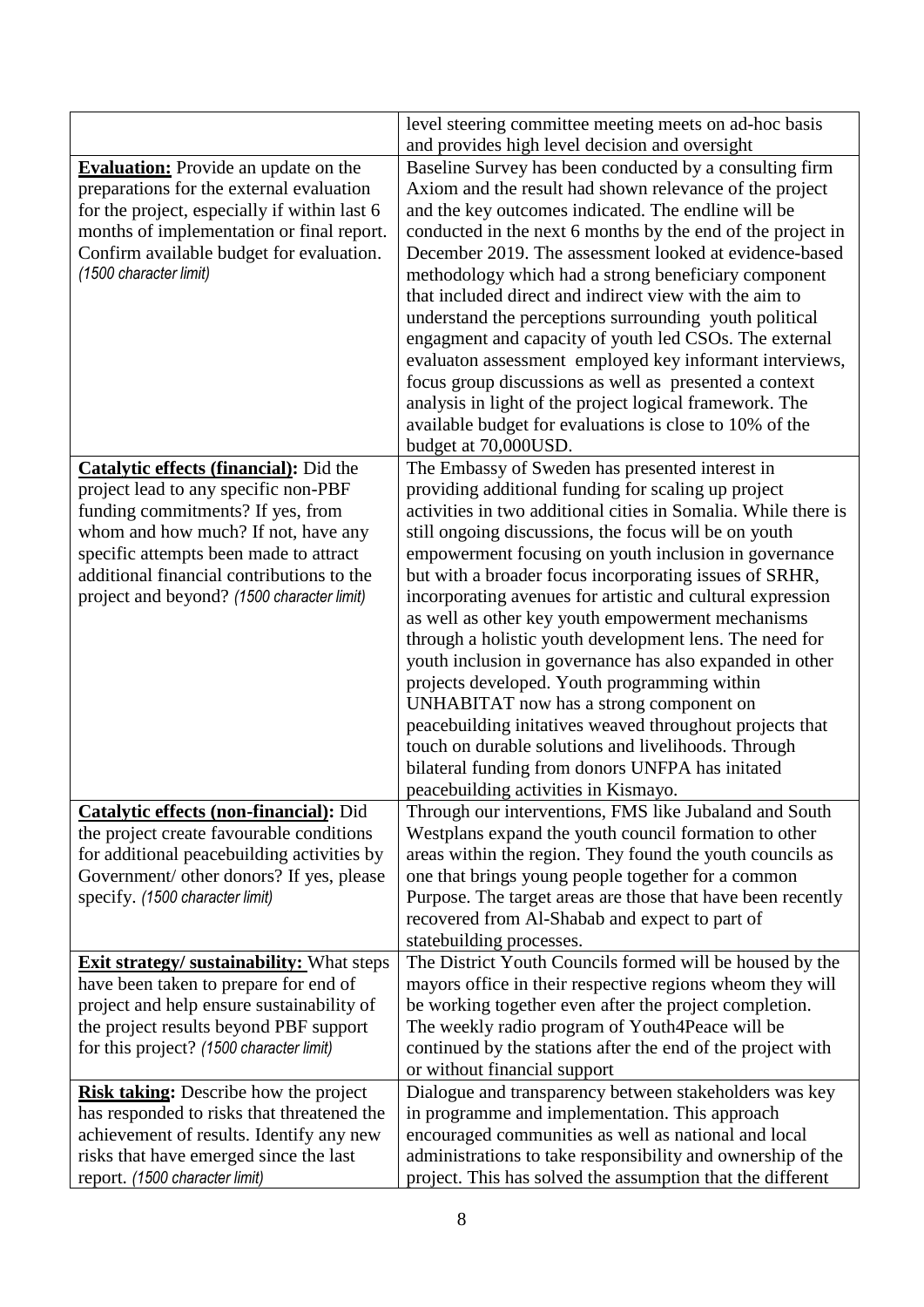|                                            | bureaucratic layer of governments that have weak<br>coordination could derail the smooth implementation of the<br>project. The principles and application of transparency,<br>participation and partnership will be central in the<br>programme. |
|--------------------------------------------|--------------------------------------------------------------------------------------------------------------------------------------------------------------------------------------------------------------------------------------------------|
| <b>Gender equality:</b> In the reporting   | In identifying project beneficiaries, special consideration                                                                                                                                                                                      |
| period, which activities have taken place  | was given to gender balance and an equal number of boys                                                                                                                                                                                          |
| with a specific focus on addressing issues | and girls were drawn from taget areas to participate in                                                                                                                                                                                          |
| of gender equality or women's              | youth forums and campaigns. There are over 30% of young                                                                                                                                                                                          |
| empowerment? (1500 character limit)        | women in the district councils in each district. The project                                                                                                                                                                                     |
|                                            | continues to work with local and federal authorities to                                                                                                                                                                                          |
|                                            | highlight the benefits of enhancing gender representation.                                                                                                                                                                                       |
| <b>Other:</b> Are there any other issues   |                                                                                                                                                                                                                                                  |
| concerning project implementation that     |                                                                                                                                                                                                                                                  |
| you want to share, including any capacity  |                                                                                                                                                                                                                                                  |
| needs of the recipient organizations?      |                                                                                                                                                                                                                                                  |
| (1500 character limit)                     |                                                                                                                                                                                                                                                  |
|                                            |                                                                                                                                                                                                                                                  |
|                                            |                                                                                                                                                                                                                                                  |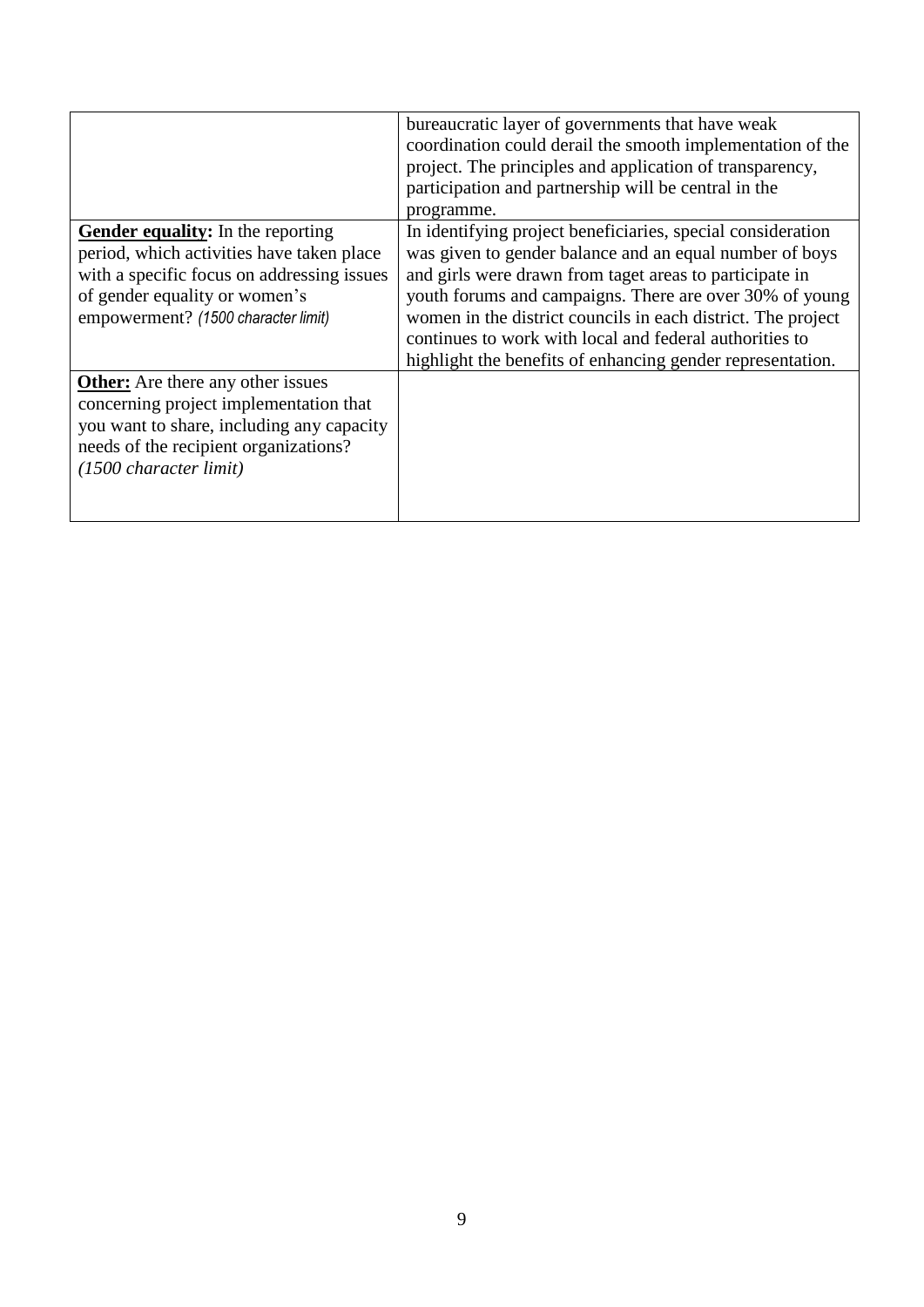**1.3 INDICATOR BASED PERFORMANCE ASSESSMENT***: Using the Project Results Framework as per the approved project document or any amendments- provide an update on the achievement of key indicators at both the outcome and output level in the table below (if your project has more indicators than provided in the table, select the most relevant ones with most relevant progress to highlight). Where it has not been possible to collect data on indicators, state this and provide any explanation.* Provide gender and age disaggregated data. (300 characters max per entry)

|                              | <b>Performance</b>                             | <b>Indicator</b> | End of           | <b>Current indicator</b> | <b>Reasons for Variance/ Delay</b>         | <b>Adjustment of</b> |
|------------------------------|------------------------------------------------|------------------|------------------|--------------------------|--------------------------------------------|----------------------|
|                              | <b>Indicators</b>                              | <b>Baseline</b>  | project          | progress                 | (if any)                                   | target (if any)      |
|                              |                                                |                  | <b>Indicator</b> |                          |                                            |                      |
|                              |                                                |                  | <b>Target</b>    |                          |                                            |                      |
| <b>Outcome 1</b>             | Indicator 1.1                                  | $\mathbf{0}$     | 20%              | 5%                       | Preliminary discussions with District      |                      |
| Young men                    | <b>Outcome Indicator</b>                       |                  |                  |                          | Peace and Security Committees              |                      |
| and women                    | 1.1: %increase in                              |                  |                  |                          | supported the idea of youth inlcusion as   |                      |
| can                          | number of young                                |                  |                  |                          | members of the committees or atend         |                      |
| effectively                  | men and women in                               |                  |                  |                          | meetings of the committees and             |                      |
| participate in               | <b>Baidoa, Dollow and</b>                      |                  |                  |                          | deliberate issues that of interest to the  |                      |
| decision-                    | Kismayo District                               |                  |                  |                          | community.                                 |                      |
| making                       | <b>Peace and Security</b>                      |                  |                  |                          |                                            |                      |
| processes in                 | <b>Committees/Distric</b>                      |                  |                  |                          |                                            |                      |
| Baidoa,<br><b>Dollow</b> and | <b>tCouncils</b><br>(when<br>formed) Jubbaland |                  |                  |                          |                                            |                      |
| Kismayo                      | andSouth<br>West                               |                  |                  |                          |                                            |                      |
| districts and                | <b>Parliament</b><br><b>State</b>              |                  |                  |                          |                                            |                      |
| <b>South West</b>            | by the end of the                              |                  |                  |                          |                                            |                      |
| and                          | project compared                               |                  |                  |                          |                                            |                      |
| <b>Jubbaland</b>             | <b>baseline</b>                                |                  |                  |                          |                                            |                      |
| <b>State levels</b>          | Indicator 1.2                                  | $\mathbf{0}$     | 50%              | 10%                      | Youth in each of the districts are         |                      |
| by the end of                | increase<br>in<br>$\%$                         |                  |                  |                          | becoming active in their respective        |                      |
| the project.                 | number<br>of                                   |                  |                  |                          | districts particularly in running for      |                      |
|                              | <b>DPSC/DC/FMS</b>                             |                  |                  |                          | positions within the parliament. In the    |                      |
|                              | parliamentarians                               |                  |                  |                          | next quarter we expect that this indicator |                      |
|                              | find<br>that<br>youth                          |                  |                  |                          | will demonstrate more impact on the        |                      |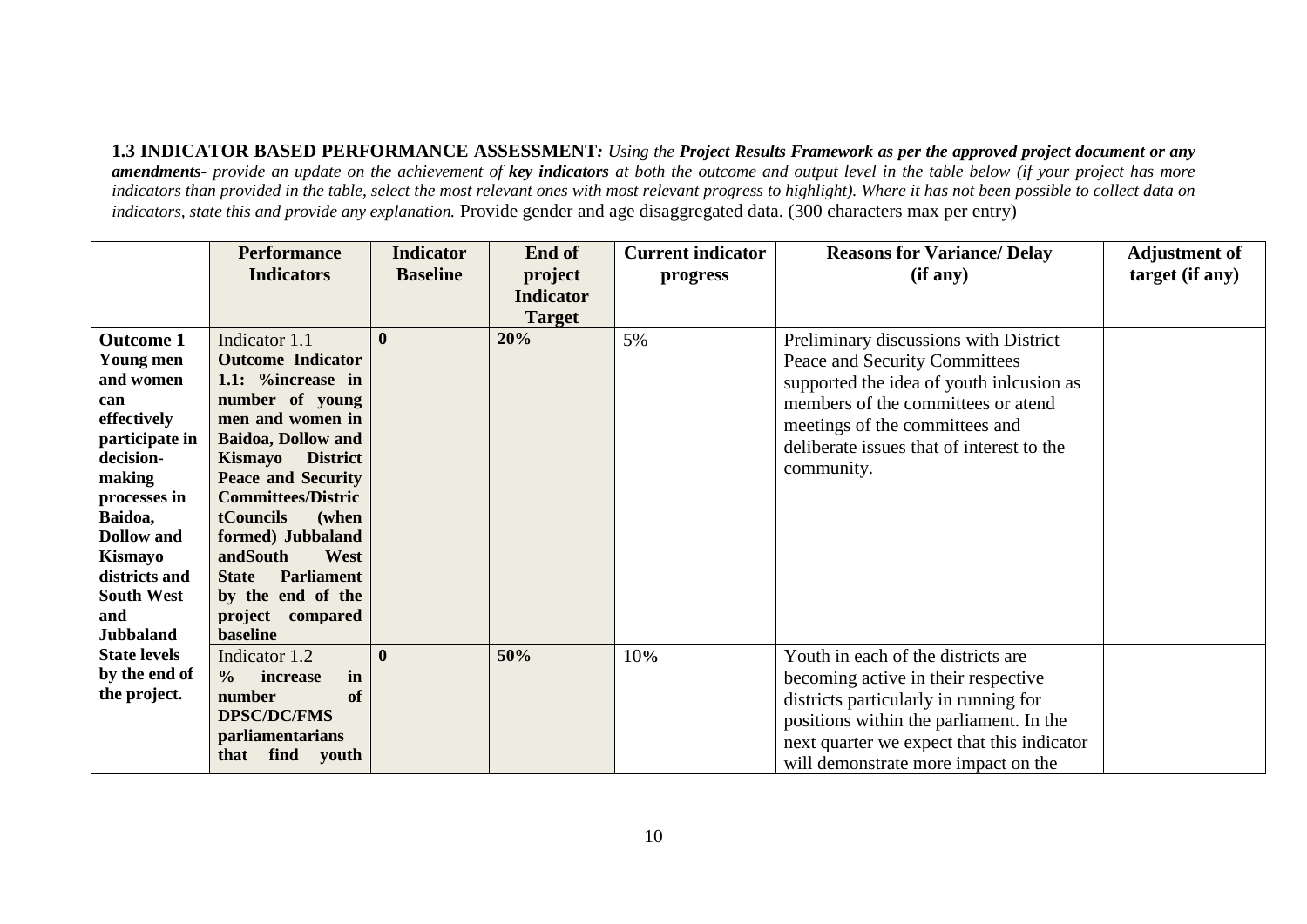|                                                                                                                      | <b>Performance</b><br><b>Indicators</b>                                                                                                                                                                                                     | <b>Indicator</b><br><b>Baseline</b> | End of<br>project<br><b>Indicator</b><br><b>Target</b> | <b>Current indicator</b><br>progress | <b>Reasons for Variance/Delay</b><br>(if any)                                                                                                                                                                                                                             | <b>Adjustment of</b><br>target (if any) |
|----------------------------------------------------------------------------------------------------------------------|---------------------------------------------------------------------------------------------------------------------------------------------------------------------------------------------------------------------------------------------|-------------------------------------|--------------------------------------------------------|--------------------------------------|---------------------------------------------------------------------------------------------------------------------------------------------------------------------------------------------------------------------------------------------------------------------------|-----------------------------------------|
|                                                                                                                      | policy<br>inputs<br>constructive by the<br>end of the project<br>compared<br>to<br><b>baseline</b>                                                                                                                                          |                                     |                                                        |                                      | constructive impact that youth can have<br>at the policy level.                                                                                                                                                                                                           |                                         |
|                                                                                                                      | Indicator 1.3<br><b>Youth forums have</b><br>been established in<br><b>Baidoa, Dollow and</b><br>Kismayo and are<br>meeting regularly<br>and<br>producing<br>polict<br>clear<br>recommendations<br>district and<br>for<br>state authorities |                                     |                                                        |                                      |                                                                                                                                                                                                                                                                           |                                         |
| Output 1.1<br><b>Young men</b><br>and women<br>in Baidoa,<br><b>Dollow</b> and<br><b>Kismayo</b><br>have<br>improved | Indicator 1.1.1<br># number of young<br>men and women<br>trained<br>that<br>provide<br>regular<br>inputs into District<br><b>State level decision</b><br>making processes                                                                   | $\mathbf{0}$                        | 26                                                     | 118                                  | District youth council and members of<br>regional youth organizatiions participated<br>in training on "Communication for<br>Impact and management and leadership.<br>The training had a strong focus on team<br>work, critical skills, messaging and<br>active listening. |                                         |
| their capacity<br>to engage<br>effectively in<br>decision                                                            | Indicator 1.1.2<br>$\%$ ) increase<br>in<br>number<br>of                                                                                                                                                                                    | 0%                                  | 75%                                                    | In Progress                          | 2,375 young men and women were<br>engaged through two youth led campaigns<br>and were empowered to steer a                                                                                                                                                                |                                         |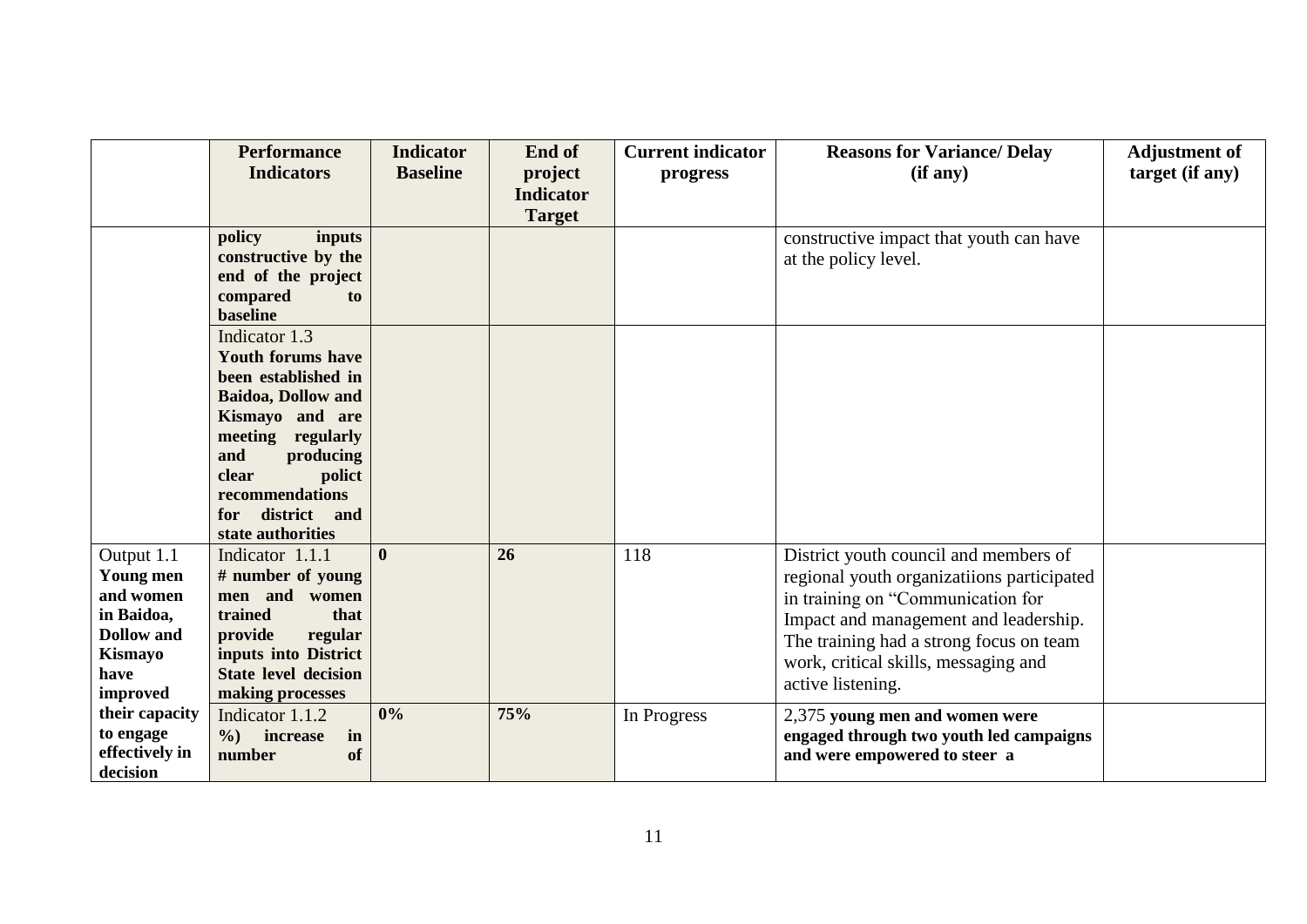| <b>Performance</b>  | <b>Indicator</b>                                                                                                                                                                                                                                                                                                                                                                                                                                                                                                                                                               | End of                                          | <b>Current indicator</b> | <b>Reasons for Variance/ Delay</b>       | <b>Adjustment of</b>                                                                                                                                                                                                                                                                                                                                                                                                                          |
|---------------------|--------------------------------------------------------------------------------------------------------------------------------------------------------------------------------------------------------------------------------------------------------------------------------------------------------------------------------------------------------------------------------------------------------------------------------------------------------------------------------------------------------------------------------------------------------------------------------|-------------------------------------------------|--------------------------|------------------------------------------|-----------------------------------------------------------------------------------------------------------------------------------------------------------------------------------------------------------------------------------------------------------------------------------------------------------------------------------------------------------------------------------------------------------------------------------------------|
|                     |                                                                                                                                                                                                                                                                                                                                                                                                                                                                                                                                                                                | project                                         | progress                 | (if any)                                 | target (if any)                                                                                                                                                                                                                                                                                                                                                                                                                               |
|                     |                                                                                                                                                                                                                                                                                                                                                                                                                                                                                                                                                                                | <b>Indicator</b>                                |                          |                                          |                                                                                                                                                                                                                                                                                                                                                                                                                                               |
|                     |                                                                                                                                                                                                                                                                                                                                                                                                                                                                                                                                                                                | <b>Target</b>                                   |                          |                                          |                                                                                                                                                                                                                                                                                                                                                                                                                                               |
| beneficiaries<br>in |                                                                                                                                                                                                                                                                                                                                                                                                                                                                                                                                                                                |                                                 |                          | conversation that enhances inclusion and |                                                                                                                                                                                                                                                                                                                                                                                                                                               |
|                     |                                                                                                                                                                                                                                                                                                                                                                                                                                                                                                                                                                                |                                                 |                          | give young people a voice in decision    |                                                                                                                                                                                                                                                                                                                                                                                                                                               |
|                     |                                                                                                                                                                                                                                                                                                                                                                                                                                                                                                                                                                                |                                                 |                          |                                          |                                                                                                                                                                                                                                                                                                                                                                                                                                               |
|                     |                                                                                                                                                                                                                                                                                                                                                                                                                                                                                                                                                                                |                                                 |                          |                                          |                                                                                                                                                                                                                                                                                                                                                                                                                                               |
|                     |                                                                                                                                                                                                                                                                                                                                                                                                                                                                                                                                                                                |                                                 |                          |                                          |                                                                                                                                                                                                                                                                                                                                                                                                                                               |
|                     |                                                                                                                                                                                                                                                                                                                                                                                                                                                                                                                                                                                |                                                 |                          |                                          |                                                                                                                                                                                                                                                                                                                                                                                                                                               |
|                     |                                                                                                                                                                                                                                                                                                                                                                                                                                                                                                                                                                                |                                                 |                          |                                          |                                                                                                                                                                                                                                                                                                                                                                                                                                               |
|                     |                                                                                                                                                                                                                                                                                                                                                                                                                                                                                                                                                                                |                                                 |                          |                                          |                                                                                                                                                                                                                                                                                                                                                                                                                                               |
|                     |                                                                                                                                                                                                                                                                                                                                                                                                                                                                                                                                                                                |                                                 |                          |                                          |                                                                                                                                                                                                                                                                                                                                                                                                                                               |
|                     |                                                                                                                                                                                                                                                                                                                                                                                                                                                                                                                                                                                |                                                 |                          |                                          |                                                                                                                                                                                                                                                                                                                                                                                                                                               |
|                     |                                                                                                                                                                                                                                                                                                                                                                                                                                                                                                                                                                                |                                                 |                          |                                          |                                                                                                                                                                                                                                                                                                                                                                                                                                               |
|                     |                                                                                                                                                                                                                                                                                                                                                                                                                                                                                                                                                                                |                                                 |                          |                                          |                                                                                                                                                                                                                                                                                                                                                                                                                                               |
|                     |                                                                                                                                                                                                                                                                                                                                                                                                                                                                                                                                                                                |                                                 |                          |                                          |                                                                                                                                                                                                                                                                                                                                                                                                                                               |
|                     |                                                                                                                                                                                                                                                                                                                                                                                                                                                                                                                                                                                |                                                 |                          | office stationaries. This helped youth   |                                                                                                                                                                                                                                                                                                                                                                                                                                               |
|                     |                                                                                                                                                                                                                                                                                                                                                                                                                                                                                                                                                                                |                                                 |                          | networks have functional office for      |                                                                                                                                                                                                                                                                                                                                                                                                                                               |
|                     |                                                                                                                                                                                                                                                                                                                                                                                                                                                                                                                                                                                |                                                 |                          |                                          |                                                                                                                                                                                                                                                                                                                                                                                                                                               |
|                     |                                                                                                                                                                                                                                                                                                                                                                                                                                                                                                                                                                                |                                                 |                          |                                          |                                                                                                                                                                                                                                                                                                                                                                                                                                               |
|                     |                                                                                                                                                                                                                                                                                                                                                                                                                                                                                                                                                                                |                                                 |                          |                                          |                                                                                                                                                                                                                                                                                                                                                                                                                                               |
|                     |                                                                                                                                                                                                                                                                                                                                                                                                                                                                                                                                                                                |                                                 |                          |                                          |                                                                                                                                                                                                                                                                                                                                                                                                                                               |
|                     |                                                                                                                                                                                                                                                                                                                                                                                                                                                                                                                                                                                |                                                 |                          |                                          |                                                                                                                                                                                                                                                                                                                                                                                                                                               |
|                     |                                                                                                                                                                                                                                                                                                                                                                                                                                                                                                                                                                                |                                                 |                          |                                          |                                                                                                                                                                                                                                                                                                                                                                                                                                               |
|                     |                                                                                                                                                                                                                                                                                                                                                                                                                                                                                                                                                                                |                                                 |                          |                                          |                                                                                                                                                                                                                                                                                                                                                                                                                                               |
|                     |                                                                                                                                                                                                                                                                                                                                                                                                                                                                                                                                                                                |                                                 |                          |                                          |                                                                                                                                                                                                                                                                                                                                                                                                                                               |
|                     |                                                                                                                                                                                                                                                                                                                                                                                                                                                                                                                                                                                |                                                 |                          |                                          |                                                                                                                                                                                                                                                                                                                                                                                                                                               |
|                     |                                                                                                                                                                                                                                                                                                                                                                                                                                                                                                                                                                                |                                                 |                          |                                          |                                                                                                                                                                                                                                                                                                                                                                                                                                               |
|                     |                                                                                                                                                                                                                                                                                                                                                                                                                                                                                                                                                                                |                                                 |                          |                                          |                                                                                                                                                                                                                                                                                                                                                                                                                                               |
|                     |                                                                                                                                                                                                                                                                                                                                                                                                                                                                                                                                                                                |                                                 |                          |                                          |                                                                                                                                                                                                                                                                                                                                                                                                                                               |
|                     | <b>Indicators</b><br><b>Baidoa, Dollow and</b><br>Kismayo that are<br>confident in their<br>ability to express<br>their views clearly<br>to decision makers<br>by the end of the<br>project compared<br>to baseline<br>Indicator 1.2.1<br><b>Both</b><br>youth<br>have<br>associations<br>improved<br>their<br>aggregate score by<br>at least 20% on the<br>organizational<br>capacity<br>tool<br>assessment<br>Indicator 1.2.2<br><b>of</b><br>#<br>training<br>manuals<br>on<br>leadership,<br>peacebuilding<br>and<br>for<br>governance<br>young women and<br>men developed | <b>Baseline</b><br>$\mathbf{0}$<br>$\mathbf{0}$ | 20%<br>1                 | 10%<br>$\overline{c}$                    | making. Young people have shown<br>interest in elective posts such members of<br>regional assembly in the upcoming<br>election.<br><b>Jubaland Youth Union and South West</b><br>Youth council were supported with office<br>furnitures and IT equipments as well as<br>record keeping and conference facilities.<br>The youth leadership training manual has<br>been finalized.<br>Road Map for youth engagement has also<br>been developed. |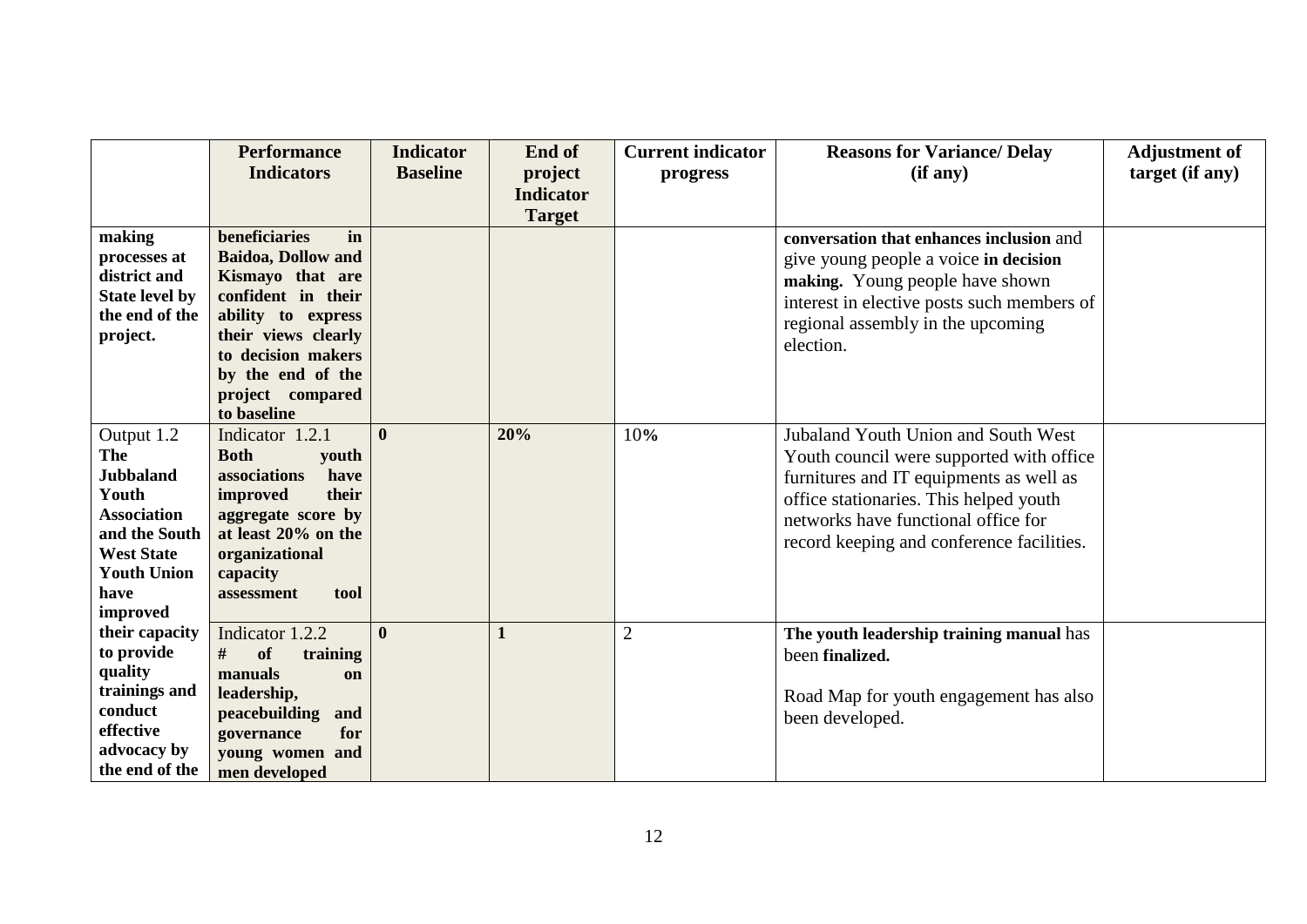|                                                                                                                                                                | <b>Performance</b>                                                                                                                                                                          | <b>Indicator</b> | End of           | <b>Current indicator</b> | <b>Reasons for Variance/ Delay</b>                                                                                         | <b>Adjustment of</b> |
|----------------------------------------------------------------------------------------------------------------------------------------------------------------|---------------------------------------------------------------------------------------------------------------------------------------------------------------------------------------------|------------------|------------------|--------------------------|----------------------------------------------------------------------------------------------------------------------------|----------------------|
|                                                                                                                                                                | <b>Indicators</b>                                                                                                                                                                           | <b>Baseline</b>  | project          | progress                 | (if any)                                                                                                                   | target (if any)      |
|                                                                                                                                                                |                                                                                                                                                                                             |                  | <b>Indicator</b> |                          |                                                                                                                            |                      |
|                                                                                                                                                                |                                                                                                                                                                                             |                  | <b>Target</b>    |                          |                                                                                                                            |                      |
| project.                                                                                                                                                       |                                                                                                                                                                                             |                  |                  |                          |                                                                                                                            |                      |
|                                                                                                                                                                | <b>Indicator 1.2.3</b><br>% of beneficiaries<br>that found the<br>trainings received<br>useful to improve<br>ability<br>their<br>$\mathbf{t}$<br>participate district<br>and State decision | $\mathbf{0}$     | 75%              | 25%                      |                                                                                                                            |                      |
| Output 1.3<br><b>Youth Furms</b><br>have been<br>established in<br>Baidoa,<br><b>Dollow</b> and<br><b>Kismayo</b> are<br>meeting<br>regularly and<br>producing | Indicator 1.3.1<br>$#$ of<br>position papers on<br>peace and security<br><b>based</b><br>on<br>the<br>discussions<br>developed<br>by<br>young women and<br>men                              | 6                | 6                | In progress              | The forums are organized to take place<br>starting at the end of June. The next<br>quarter will produce 3 position papers. |                      |
| clear policy<br>recommendat<br>ions for<br>district and<br><b>State</b>                                                                                        | Indicator 1.3.2                                                                                                                                                                             |                  |                  |                          |                                                                                                                            |                      |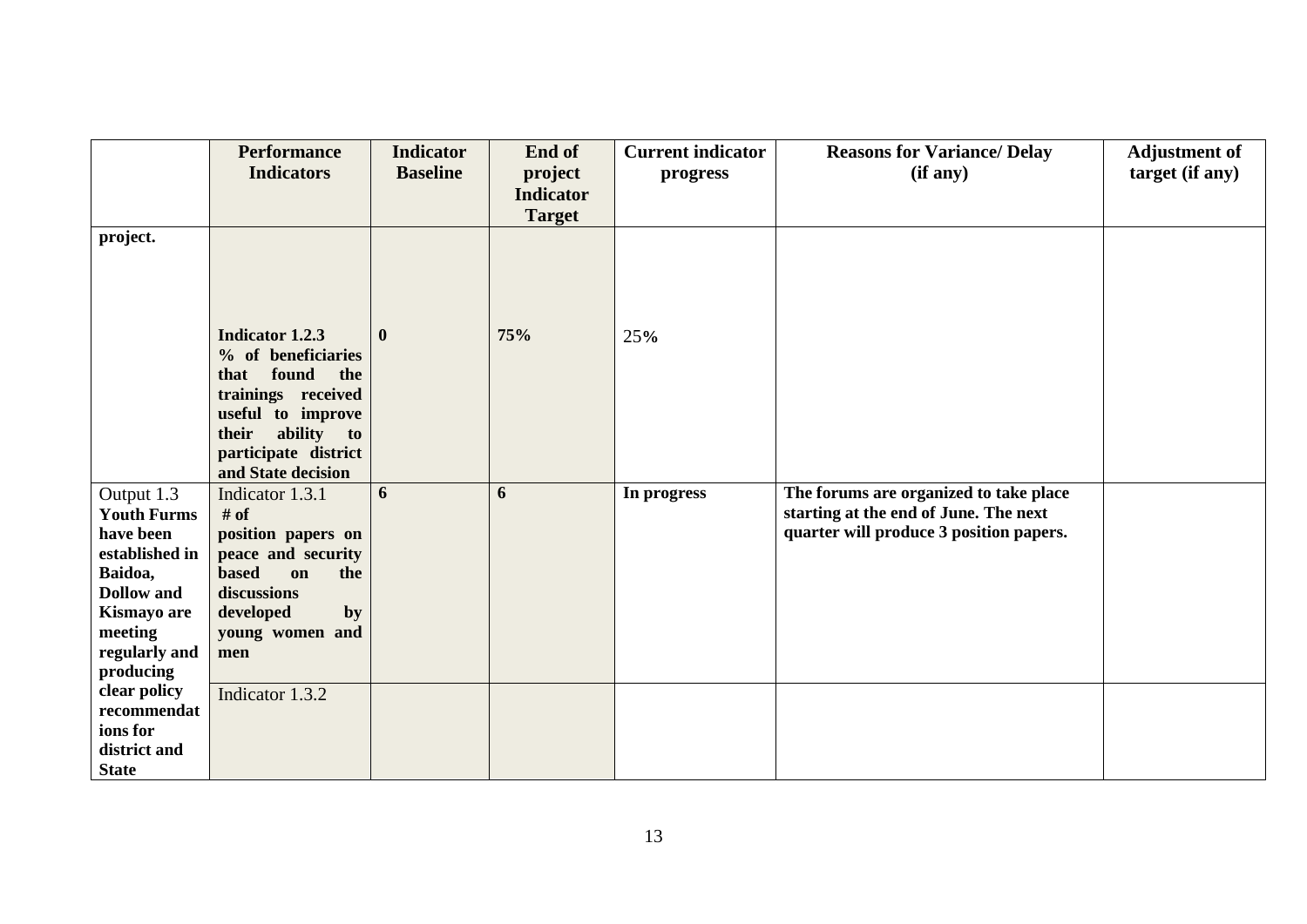|                                                                                                                                                                                                                             | <b>Performance</b><br><b>Indicators</b>                                                                                                                                                                                                                                                | <b>Indicator</b><br><b>Baseline</b> | End of<br>project<br><b>Indicator</b><br><b>Target</b> | <b>Current indicator</b><br>progress | <b>Reasons for Variance/ Delay</b><br>(if any)                                                                                                                                                                                                      | <b>Adjustment of</b><br>target (if any) |
|-----------------------------------------------------------------------------------------------------------------------------------------------------------------------------------------------------------------------------|----------------------------------------------------------------------------------------------------------------------------------------------------------------------------------------------------------------------------------------------------------------------------------------|-------------------------------------|--------------------------------------------------------|--------------------------------------|-----------------------------------------------------------------------------------------------------------------------------------------------------------------------------------------------------------------------------------------------------|-----------------------------------------|
| authorities                                                                                                                                                                                                                 |                                                                                                                                                                                                                                                                                        |                                     |                                                        |                                      |                                                                                                                                                                                                                                                     |                                         |
| <b>Outcome 2</b><br><b>Decisions</b><br>taken by<br><b>District</b><br>authorities in<br>Baidoa,<br><b>Kismayo and</b><br><b>Dollow</b><br>district and<br><b>South West</b><br>and<br><b>Jubbaland</b><br><b>State are</b> | Indicator 2.1<br>$\frac{6}{9}$<br>increase in<br>men and<br>young<br>women in Baidoa,<br><b>Dollow</b><br>and<br>Kismayo that feel<br>their priorities are<br>being addressed by<br><b>District</b><br>their<br>Council / FMS by<br>the end of the<br>project compared<br>to baseline. | $\bf{0}$                            | 25%                                                    | 10%                                  | Youth councils formed with the support<br>of the project work closely with the<br>district authorities. This is expected to<br>positively impact the decisions at the<br>district level to be one that addresses<br>youth prioirities and concerns. |                                         |
| reflecting<br>young men<br>and women's<br>priorities by<br>the end of the<br>project                                                                                                                                        | Indicator 2.2<br># of documented<br>decisions, policies /<br>legislations<br>that<br>reflect<br>youth<br>priorities                                                                                                                                                                    | $\bf{0}$                            | 5                                                      | 0%                                   | As the youth governing bodies have been<br>established, and their workplans<br>developed workplans, and are<br>undergoing training process this indicator<br>can be measured more substantively in<br>the next reporting period.                    |                                         |
|                                                                                                                                                                                                                             | Indicator 2.3                                                                                                                                                                                                                                                                          |                                     |                                                        |                                      |                                                                                                                                                                                                                                                     |                                         |
| Output 2.1<br><b>District Peace</b><br>and Security<br><b>Committes</b>                                                                                                                                                     | Indicator 2.1.1<br>$\frac{0}{0}$<br>of<br><b>DPSC/DC/FMS</b><br><b>MPs</b><br>that have                                                                                                                                                                                                | $\boldsymbol{0}$                    | 50%                                                    | 0%                                   | District youth councils have been<br>established in Dolow, Baidoa and<br>Kismayo, with the participation of<br>regional authorities through competitive                                                                                             |                                         |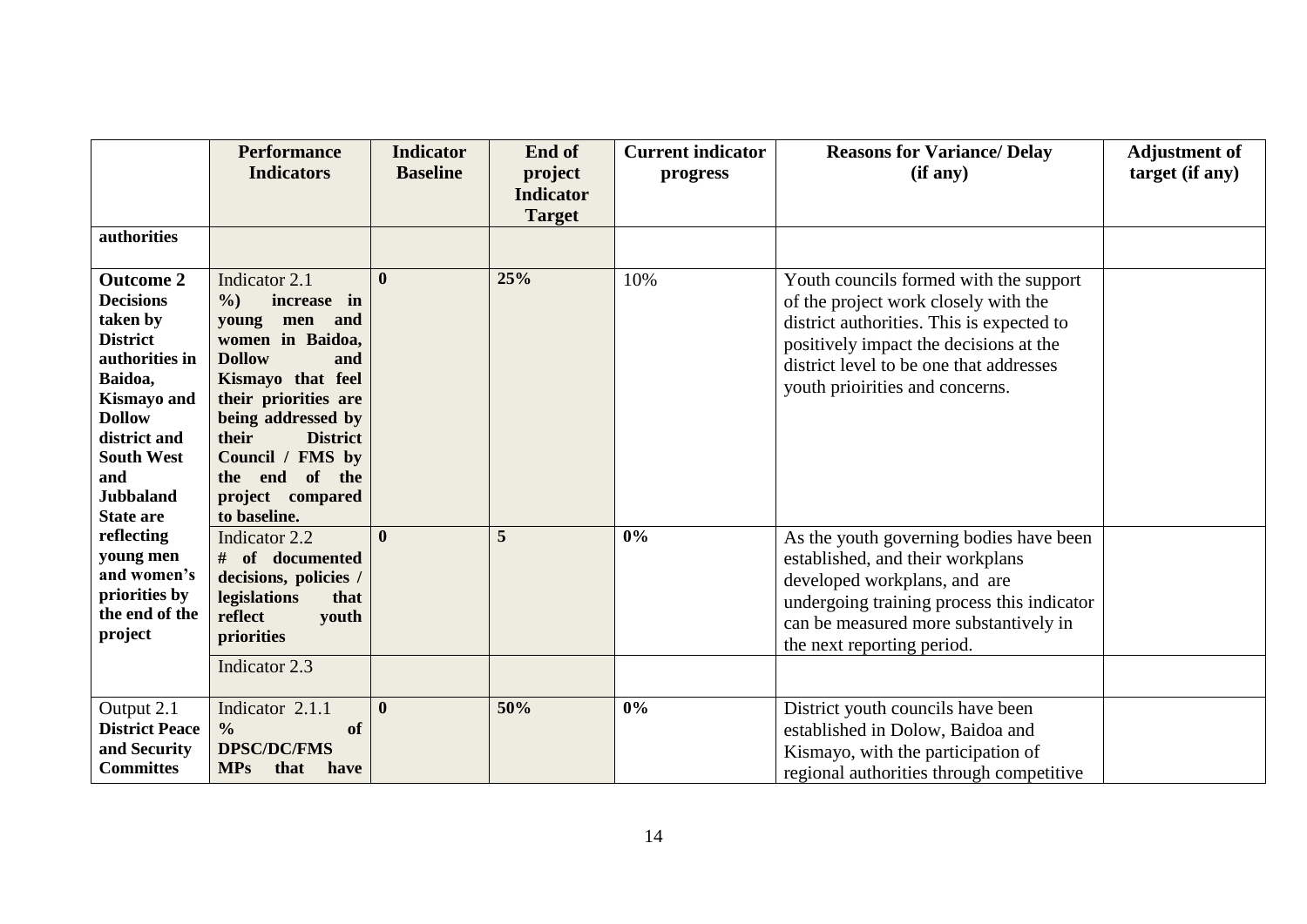|                                                                                                                                                                                  | <b>Performance</b><br><b>Indicators</b>                                                                                                                              | <b>Indicator</b><br><b>Baseline</b> | End of<br>project                 | <b>Current indicator</b><br>progress | <b>Reasons for Variance/Delay</b><br>(if any)                                                                                                           | <b>Adjustment of</b><br>target (if any) |
|----------------------------------------------------------------------------------------------------------------------------------------------------------------------------------|----------------------------------------------------------------------------------------------------------------------------------------------------------------------|-------------------------------------|-----------------------------------|--------------------------------------|---------------------------------------------------------------------------------------------------------------------------------------------------------|-----------------------------------------|
|                                                                                                                                                                                  |                                                                                                                                                                      |                                     | <b>Indicator</b><br><b>Target</b> |                                      |                                                                                                                                                         |                                         |
| and/or<br><b>District</b><br><b>Councils</b><br>(when<br>formed) in<br>Baidoa,<br><b>Dollow</b> and                                                                              | consulted<br>the<br>Youth Council in<br>last<br>quarter<br>the<br>policy<br>over<br>$\mathbf{a}$<br>decision                                                         |                                     |                                   |                                      | election process. The council has 40% of<br>its membership as female. Council<br>members were trained on advocacy,<br>management and leadership skills. |                                         |
| <b>Kismayo the</b><br><b>Ministers of</b><br><b>Interior and</b><br>the State<br><b>Parliaments</b><br>in Jubbaland<br>andSouthwes<br>t State have<br>improved<br>their capacity | Indicator 2.1.2<br># of Youth Fellows<br>embedded in local<br>administrations.<br>Indicator 2.1.3 $\#$ of<br>policy/legislations<br>making processes<br>which<br>for | $\mathbf{0}$<br>$\mathbf{0}$        | 12<br>5                           | 12<br>In progress                    | This can be measured more strongly as<br>the youth become trained and are<br>interacting with the structures in which<br>they are embedded.             |                                         |
| to include<br>young women<br>and men in<br>decision<br>making<br>proceses by<br>the end of<br>projec                                                                             | <b>DPSC/DC/FMS</b><br>MPs have solicited<br>the<br>project's<br>support                                                                                              |                                     |                                   |                                      |                                                                                                                                                         |                                         |
| Output 2.2                                                                                                                                                                       | Indicator 2.2.1<br>#<br>of                                                                                                                                           | $\mathbf{0}$                        | 12                                | In progress                          | A total of 3 intergenerational dialogues<br>were organized during the reporting                                                                         |                                         |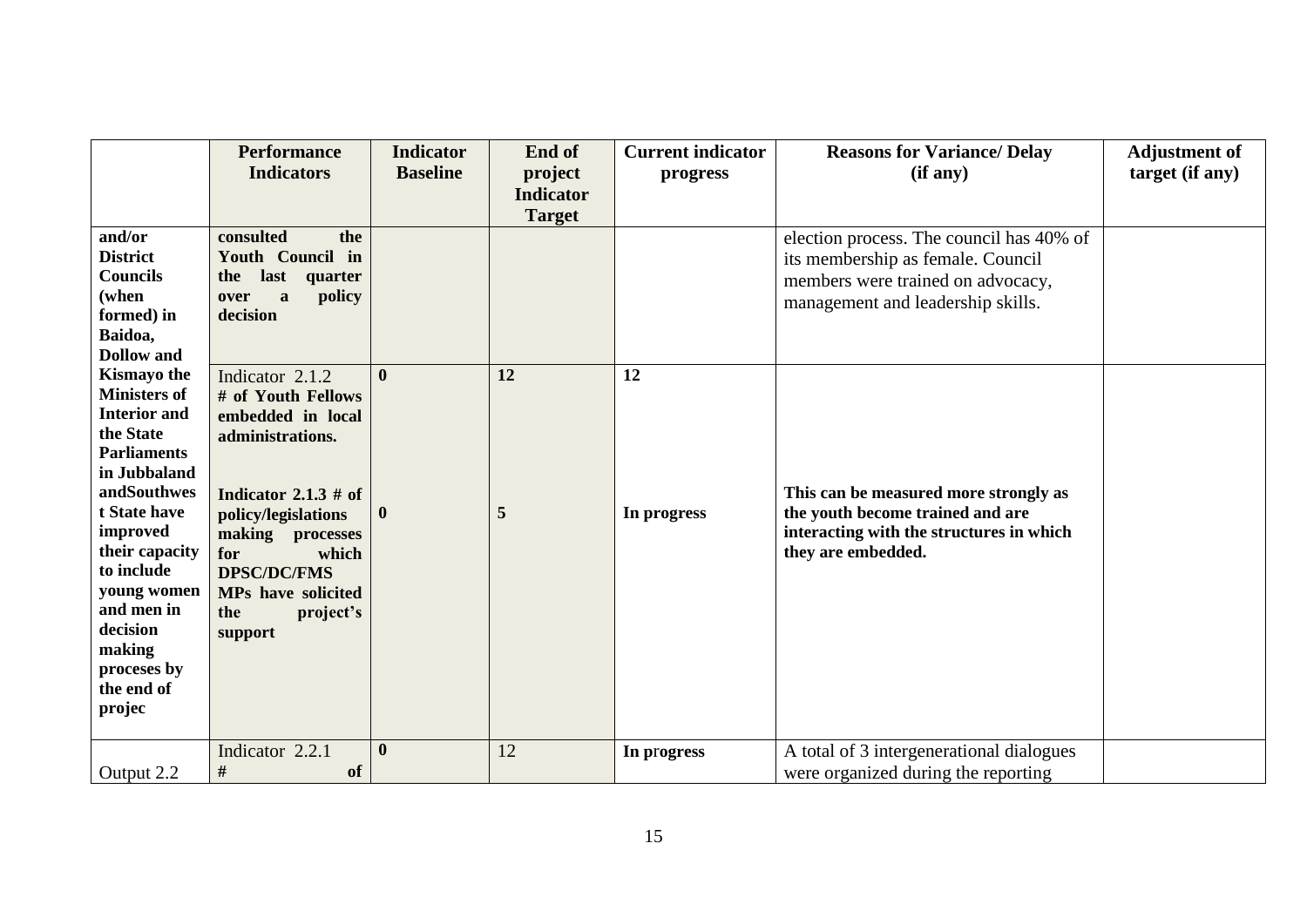|                                                                                                                                                                                                                                   | <b>Performance</b><br><b>Indicators</b>                                                                                                                                                                                                                                                                    | <b>Indicator</b><br><b>Baseline</b> | End of<br>project<br><b>Indicator</b> | <b>Current indicator</b><br>progress | <b>Reasons for Variance/ Delay</b><br>(if any)                                                                                                                                                                                                                                                                                    | <b>Adjustment of</b><br>target (if any) |
|-----------------------------------------------------------------------------------------------------------------------------------------------------------------------------------------------------------------------------------|------------------------------------------------------------------------------------------------------------------------------------------------------------------------------------------------------------------------------------------------------------------------------------------------------------|-------------------------------------|---------------------------------------|--------------------------------------|-----------------------------------------------------------------------------------------------------------------------------------------------------------------------------------------------------------------------------------------------------------------------------------------------------------------------------------|-----------------------------------------|
|                                                                                                                                                                                                                                   |                                                                                                                                                                                                                                                                                                            |                                     | <b>Target</b>                         |                                      |                                                                                                                                                                                                                                                                                                                                   |                                         |
| Integeneratio<br>nal Dialogue<br><b>Forums</b> are<br>formed<br>(and/or other                                                                                                                                                     | Intergenerational<br><b>Dialogue</b><br><b>Forums</b><br>with<br>conducted<br>40%<br>female<br>participants.                                                                                                                                                                                               |                                     |                                       |                                      | period. The dialogues focussed on<br>inclusion of young women and men in<br>governance and peace building<br>processes.                                                                                                                                                                                                           |                                         |
| existing<br>forums are<br>strengthened)<br>in Baidoa,<br><b>Dollow</b> and<br>Kismayo and<br>provide a<br>space for men<br>and women<br>of all ages to<br>discuss peace,<br>security and<br>social issues<br>that affect<br>them. | Indicator 2.2.2<br>$\%$ ) increase in # of<br>people that report<br>having a better<br>understanding<br>of<br>other generations'<br>perspectives after<br>hearing/reading a<br>media<br>post<br>produced by young<br>men and women by<br>the end of<br>the<br>project<br>as<br>compared<br>to<br>baseline. | $\mathbf{0}$                        | 50%                                   | In progress                          | Through the use of innovative social<br>media platforms, over 100,000 audiences<br>reached on Facebook, Twitter and on<br>Youtube amplifying voices of youth on<br>political participation. A project website<br>has also been set-up. To generate youth<br>voices, 24 blogs have been produced by<br>youth in the three regions. |                                         |
| Output 2.3                                                                                                                                                                                                                        | Indicator 2.3.1                                                                                                                                                                                                                                                                                            |                                     |                                       |                                      |                                                                                                                                                                                                                                                                                                                                   |                                         |
|                                                                                                                                                                                                                                   | Indicator 2.3.2                                                                                                                                                                                                                                                                                            |                                     |                                       |                                      |                                                                                                                                                                                                                                                                                                                                   |                                         |
| <b>Outcome 3</b>                                                                                                                                                                                                                  | Indicator 3.1                                                                                                                                                                                                                                                                                              |                                     |                                       |                                      |                                                                                                                                                                                                                                                                                                                                   |                                         |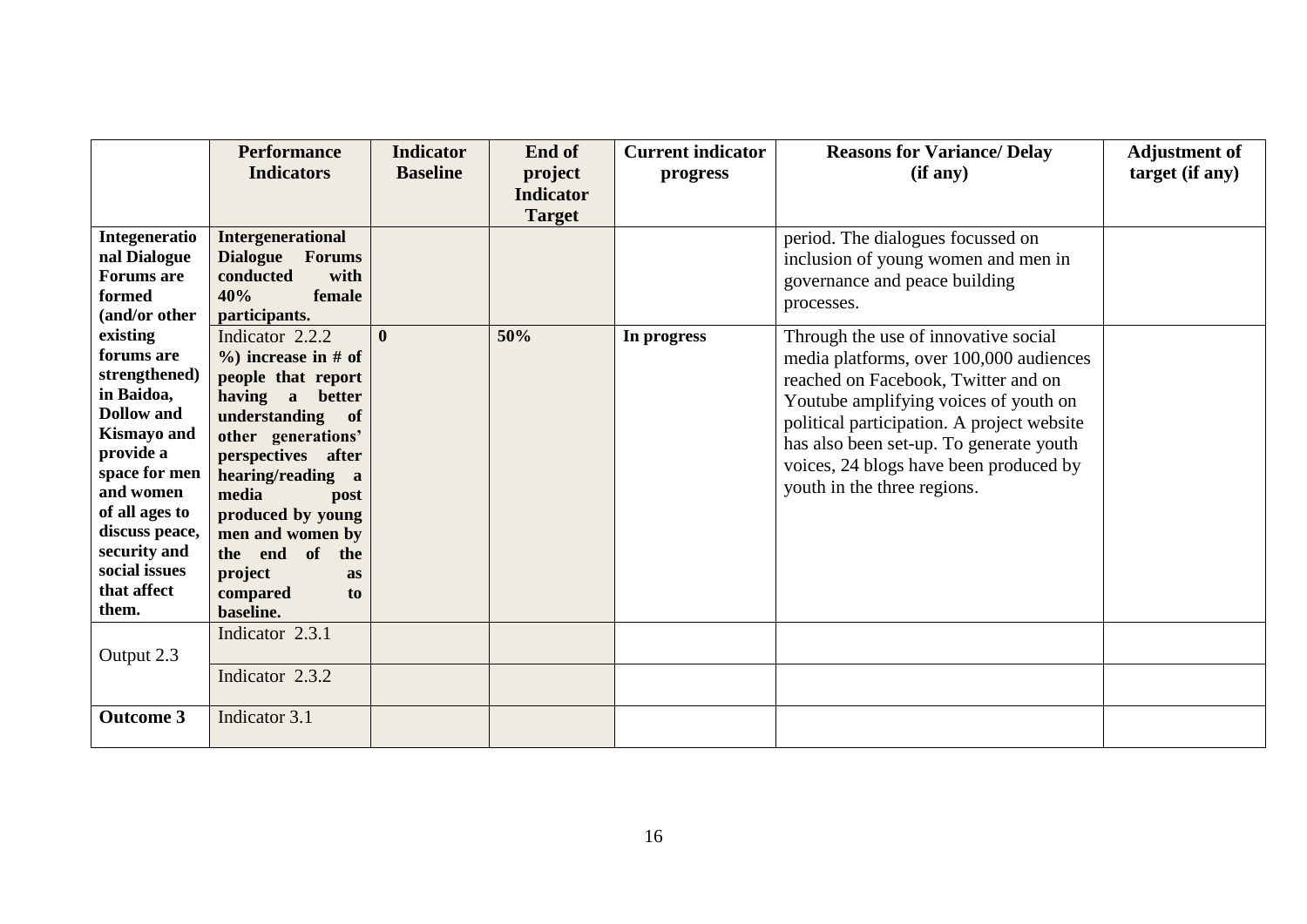|                  | <b>Performance</b><br><b>Indicators</b> | <b>Indicator</b><br><b>Baseline</b> | End of<br>project                 | <b>Current indicator</b><br>progress | <b>Reasons for Variance/ Delay</b><br>(if any) | <b>Adjustment of</b><br>target (if any) |
|------------------|-----------------------------------------|-------------------------------------|-----------------------------------|--------------------------------------|------------------------------------------------|-----------------------------------------|
|                  |                                         |                                     | <b>Indicator</b><br><b>Target</b> |                                      |                                                |                                         |
|                  | Indicator 3.2                           |                                     |                                   |                                      |                                                |                                         |
|                  | Indicator 3.3                           |                                     |                                   |                                      |                                                |                                         |
| Output 3.1       | Indicator 3.1.1                         |                                     |                                   |                                      |                                                |                                         |
|                  | Indicator 3.1.2                         |                                     |                                   |                                      |                                                |                                         |
| Output 3.2       | Indicator 3.2.1                         |                                     |                                   |                                      |                                                |                                         |
|                  | Indicator 3.2.2                         |                                     |                                   |                                      |                                                |                                         |
| Output 3.3       | Indicator 3.3.1                         |                                     |                                   |                                      |                                                |                                         |
|                  | Indicator 3.3.2                         |                                     |                                   |                                      |                                                |                                         |
| <b>Outcome 4</b> | Indicator 4.1                           |                                     |                                   |                                      |                                                |                                         |
|                  | Indicator 4.2                           |                                     |                                   |                                      |                                                |                                         |
|                  | Indicator 4.3                           |                                     |                                   |                                      |                                                |                                         |
| Output 4.1       | Indicator 4.1.1                         |                                     |                                   |                                      |                                                |                                         |
|                  | Indicator 4.1.2                         |                                     |                                   |                                      |                                                |                                         |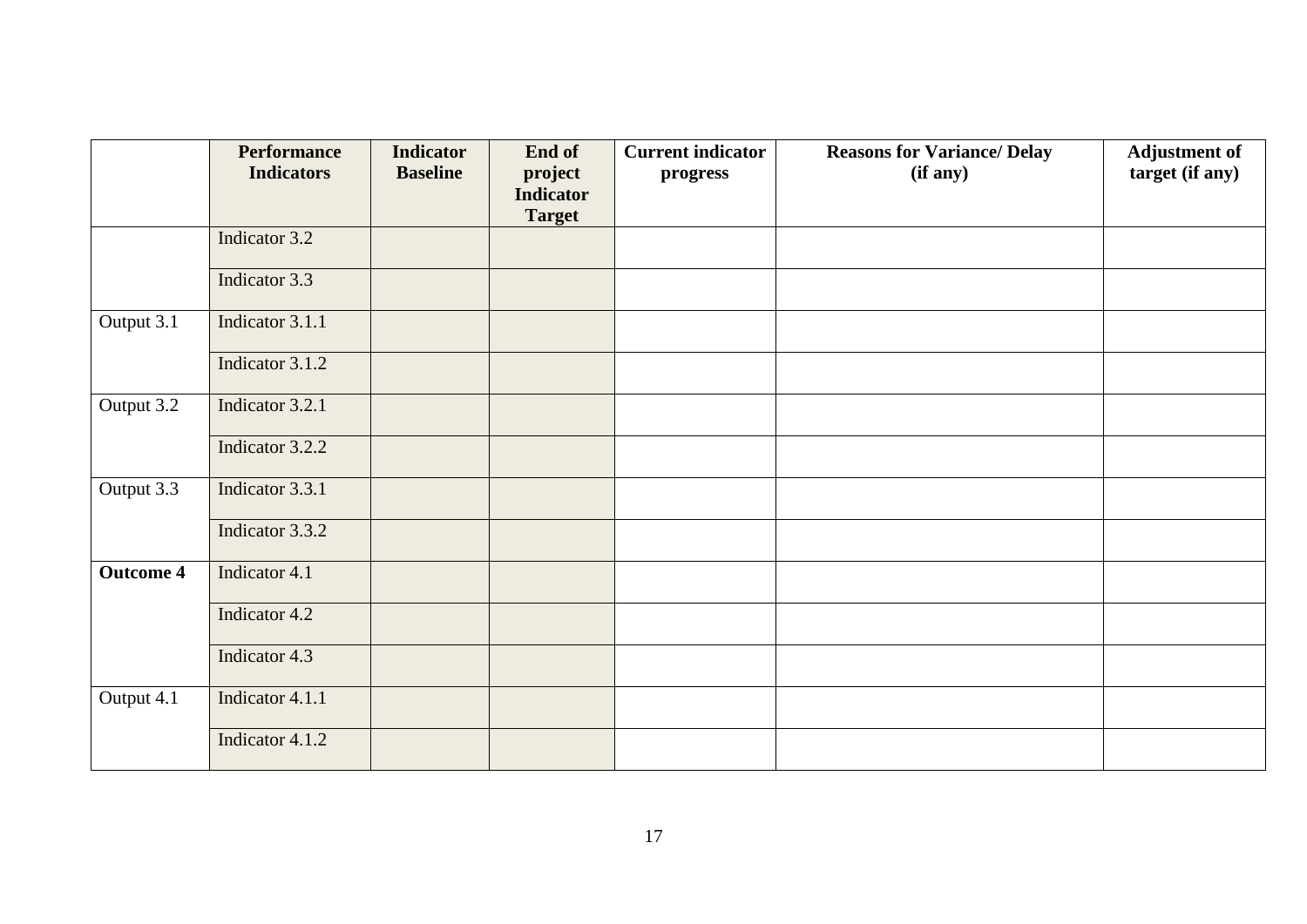|            | <b>Performance</b><br><b>Indicators</b> | <b>Indicator</b><br><b>Baseline</b> | End of<br>project<br><b>Indicator</b> | <b>Current indicator</b><br>progress | <b>Reasons for Variance/ Delay</b><br>(if any) | <b>Adjustment of</b><br>target (if any) |
|------------|-----------------------------------------|-------------------------------------|---------------------------------------|--------------------------------------|------------------------------------------------|-----------------------------------------|
|            |                                         |                                     | <b>Target</b>                         |                                      |                                                |                                         |
| Output 4.2 | Indicator 4.2.1                         |                                     |                                       |                                      |                                                |                                         |
|            | Indicator 4.2.2                         |                                     |                                       |                                      |                                                |                                         |
| Output 4.3 | Indicator 4.3.1                         |                                     |                                       |                                      |                                                |                                         |
|            | Indicator 4.3.2                         |                                     |                                       |                                      |                                                |                                         |